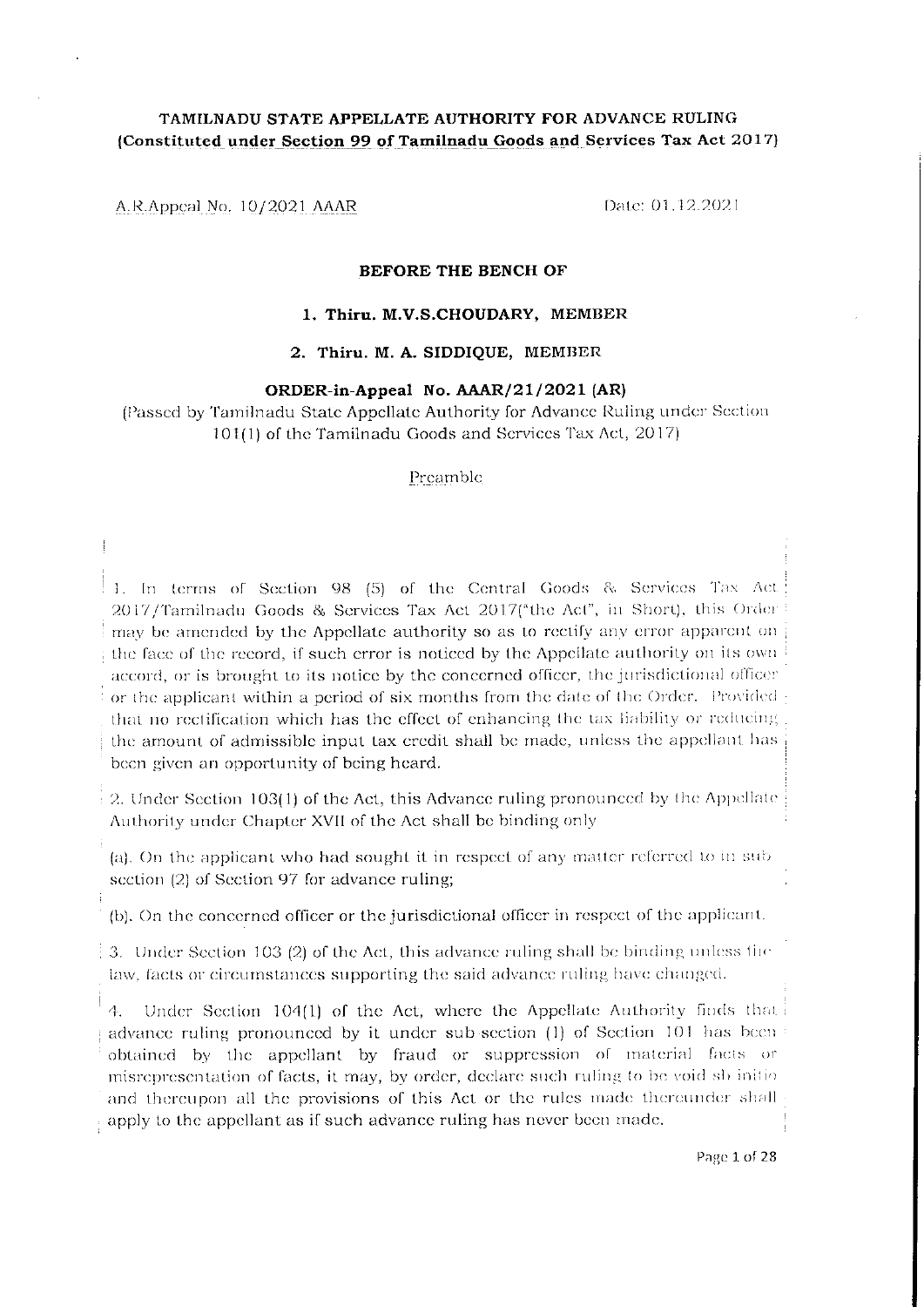| Name and address of the appellant                                | Tiruppur City Municipal Corporation,                                                                                             |  |  |  |  |
|------------------------------------------------------------------|----------------------------------------------------------------------------------------------------------------------------------|--|--|--|--|
|                                                                  | Kumaran Road, Old bus stand, Tirupur-                                                                                            |  |  |  |  |
|                                                                  | 641601.                                                                                                                          |  |  |  |  |
| GSTIN or User ID                                                 | 33AAALT1624R1ZO                                                                                                                  |  |  |  |  |
| against<br>Advance Ruling Order<br>which appeal is filed         | Order No. 15/ARA/2021 Dated:<br>28.04.2021                                                                                       |  |  |  |  |
| $\frac{1}{2}$ Date of filing appeal                              | 16.08.2021                                                                                                                       |  |  |  |  |
| Represented by                                                   | Thiru. K. Sankaranarayaan, Advocate                                                                                              |  |  |  |  |
| Jurisdictional Authority Centre                                  | Coimbatore Commissionerate                                                                                                       |  |  |  |  |
| Jurisdictional Authority -State                                  | The Assistant Commissioner (ST)<br>Thiruppur Central 4 Assessment circle                                                         |  |  |  |  |
| appeal is discharged. If yes, the<br>amount and challan details. | Whether payment of fees for filing Yes. Payment of Rs. 20000/ made vide<br>challan No.RBIS 21083300018299<br>dated<br>04.08.2021 |  |  |  |  |
|                                                                  |                                                                                                                                  |  |  |  |  |

At the outset, we would like to make it clear that the provisions of both the Central Goods and Service Tax Act and the Tamil Nadu Goods and Service Tax Act are the same except for certain provisions. Therefore, unless a mention is specifically made to such dissimilar provisions, a reference to the Central Goods and Service Tax Act would also mean a reference to the same provisions under the Tamil Nadu Goods and Service Tax Act.

The subject appeal has been filed under Section 98(5) of the Tamilnadu  $\mathbf{L}$ Goods & Services Tax Act, 2017/Central Goods & Services Tax Act 2017 by Tvl. Tiruppur City Municipal Corporation (hereinafter referred to as 'Appellant'). The appellant is registered under GST vide GSTIN 33AAALT1624R1ZO. The appeal is filed against the Order No. 15 /ARA /2021 dated 28.04.2021 passed by the Tamil Nadu State Authority for Advance ruling on the application for advance ruling filed by the appellant.

The applicant is a "Municipality" as defined in clause (e) of article 243P of  $\mathcal{D}^$ the Constitution. They are rendering taxable services (viz) renting of immovable property service, mandap keeper service. They are doing the functions entrusted to a municipality under Twelfth Schedule to Article 243W of the Constitution. They are rendering the following functions directly as well as through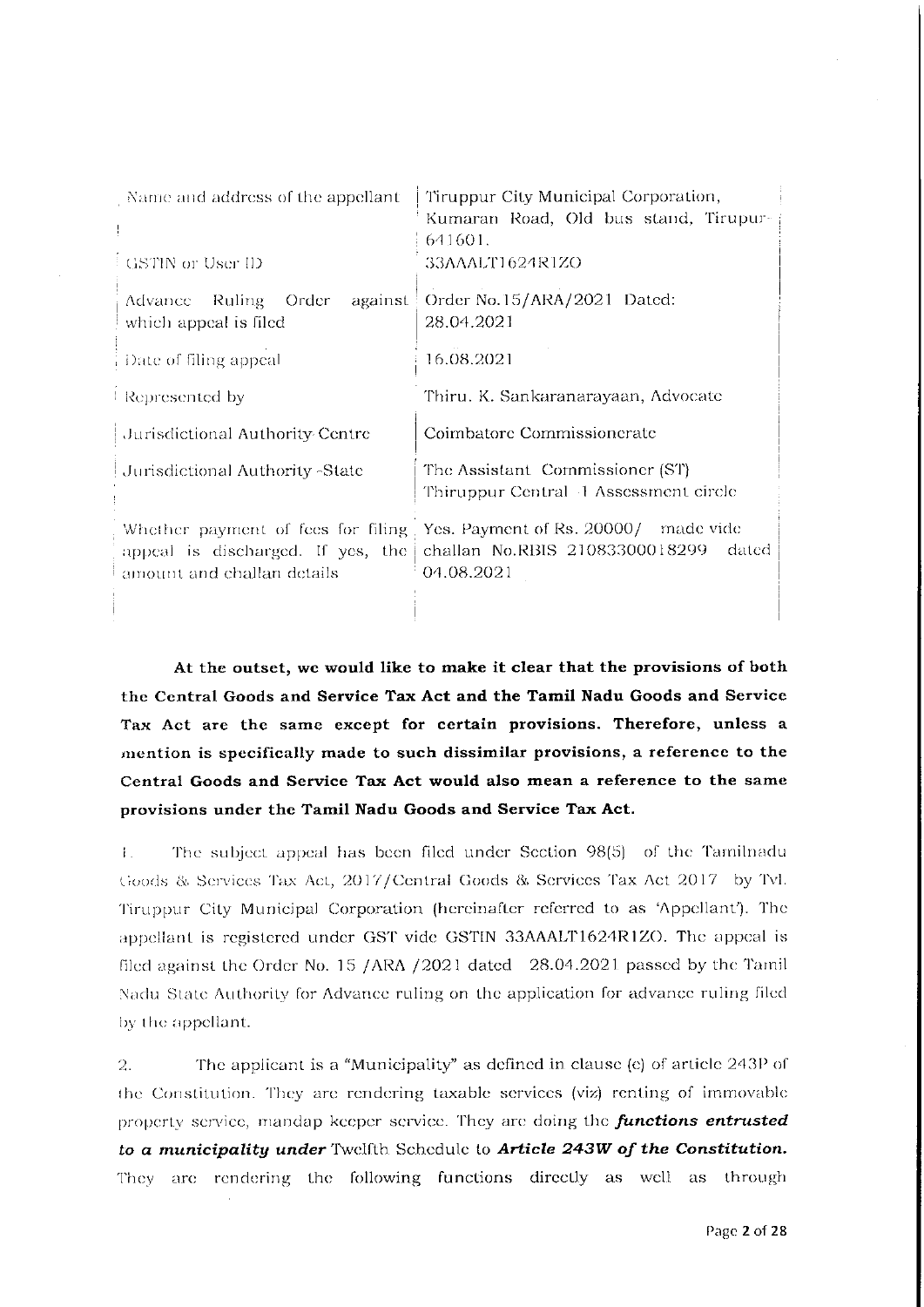contractors(through tender process)and collecting Fee from parks, Market fee daily, Market fee -weekly, Fee for entry vehicle in the market, Fees for pay and use toilets, slaughter house fees, Fees for bays in bus stand (bus stand entrance fee collection ), Bus stand (others), charges for TV advt. in bus stand, locker rent provided in bus-stand, cycle stand, scooter, auto, four wheeler stand in bus stand and other places, Bunk stalls, annual track rent - cable operator fee (Optical fibre laying fee).

# 3. The Appellant had sought Advance Ruling on the following questions:

The following services are rendered by the appellant directly as well as through tender contractors and the appellant are collecting service charges towards the service rendered by the appellant as detailed below from Sl No 1 to 14. Certain specific exemptions are available w. r. t the services rendered by the appellant directly or through tender contracts.

| SL.<br>No | Description of Direct<br>the service | service<br>by <sub>1</sub><br>the<br>corporation | Service<br>through<br>contractors<br>bγ<br>tender  <br>process. | ruling<br>$\overline{1}$ is $\overline{1}$<br>Advance:<br>as to whether<br>required<br>the service mentioned in<br>Column B is<br>-exempted-<br>vide                                                                                                                                                                                                                                                                                                        |
|-----------|--------------------------------------|--------------------------------------------------|-----------------------------------------------------------------|-------------------------------------------------------------------------------------------------------------------------------------------------------------------------------------------------------------------------------------------------------------------------------------------------------------------------------------------------------------------------------------------------------------------------------------------------------------|
| Λ         | $\overline{1}3$                      | $\mathbb{C}$                                     | $\mathbf{D}$                                                    | E                                                                                                                                                                                                                                                                                                                                                                                                                                                           |
| 1         | Fee from<br>parks                    | Yes                                              | Yes (Three<br>years lease)                                      | Notfn No $14/2017$ C.T.<br>(Rate) dt28-06-2017( $or$ ) sl<br>no 4 of Notfn No 12/2017<br>C.T. (Rate) dt 28-06-2017.<br>Composite supply has to<br>be applied w.r. t small<br>canteen service rendered<br>inside the park as the fee<br>for park service and also<br>service<br>small canteen<br>exempted vide entry SI No.<br>of Notfn No $12/2017$<br>G —<br>C.T. (Rate) dt 28 06 2017<br>since the value of taxable<br>that<br>less.<br>service<br>$-$ is |
| 2         | Market fee-<br>daily                 | yes                                              | Yes (Three<br>years lease)                                      | Rs5,000/<br>Notfn No $14/2017$ C.T.<br>$(Rate)dt28062017$ (or) sl<br>no 4 of Notfn No $12/2017$<br>C.T. (Rate) dt 28-06-2017.                                                                                                                                                                                                                                                                                                                               |
| 3         | $(i)$ Market fee $-$<br>weekly       | ∣ Yes                                            | Yes (Three<br>years lease)                                      | Notfn No 14/2017 C.T.<br>(Rate)dt28-06-2017or<br>- sl<br>no 4 of Notfn No 12/2017 :<br>C.T. (Rate) dt 28-06-2017<br>Sl no 5 of Notfin No<br>12/2017 C.T. (Ratejor Sl.<br>$of -$<br>Notfn.<br>N <sub>O</sub><br>24<br>$\Gamma$ <sup>10</sup>                                                                                                                                                                                                                 |

Page 3 of 28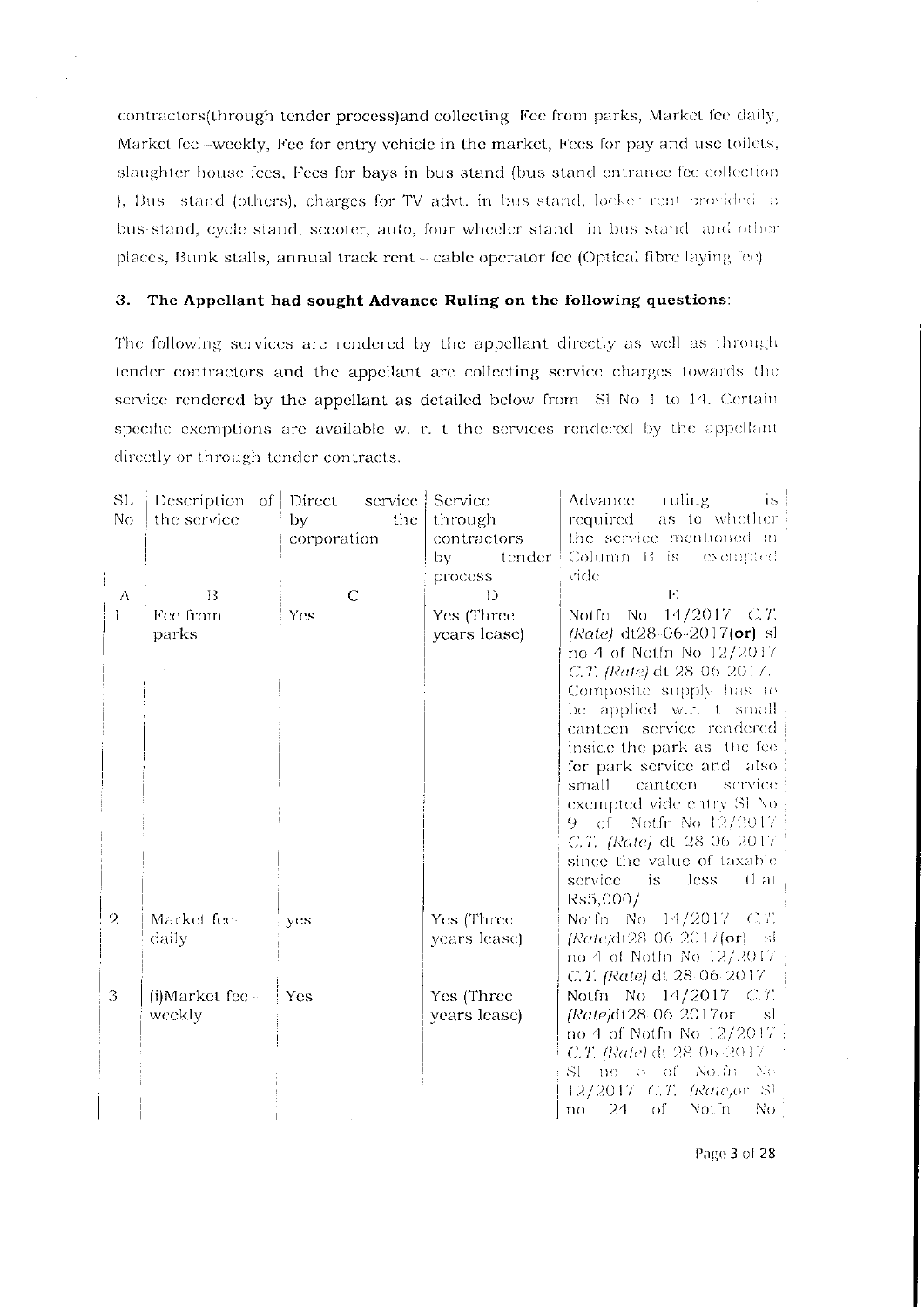|                                       | (ii)Fish market                                                                         |                                                    |                            | C.T.<br>11/2017<br>(Rate)dated28 06 2017                                                                                                                                                                                                                    |
|---------------------------------------|-----------------------------------------------------------------------------------------|----------------------------------------------------|----------------------------|-------------------------------------------------------------------------------------------------------------------------------------------------------------------------------------------------------------------------------------------------------------|
| 척                                     | weekly<br>Fees for bays<br>in bus stand<br>(bus stand<br>entrance fee                   | i Yes                                              | Yes (Three<br>years lease) | Notfn No 14/2017 C.T.<br>(Rate)dt28-06-2017or<br>-sl<br>no 4 of Notfn No 12/2017<br>C.T. (Rate) dt 28-06-2017                                                                                                                                               |
| $\left\langle \cdot \right\rangle$ ). | collection)<br>Bus stand<br>[ (others)<br>A) charges for<br>of TV advt. in<br>bus stand | Yes                                                | Yes (Three<br>years lease) | A.Exempted vide SI No 7<br>of Notfn No $12/2017$ C.T.<br>(Rate) (or) payment of tax<br>reverse<br>charge<br>under<br>under sl no 5 of Notfn No<br>$13/2017-$<br>C/T<br><i>(Rate)</i> Central Tax<br>(Rate)<br>dated the 28th<br>June,                       |
|                                       | $(B)$ locker<br>rent provided<br>in bus stand.                                          |                                                    |                            | 2017<br>B.Notfn No 14/2017 C.T.<br>(Rate) dt28-06 2017or sl<br>no 4 of Notfn No 12/2017<br>C.T. (Rate) dt 28-06-2017                                                                                                                                        |
| $\left( \right)$                      | <b>Bunk stalls</b>                                                                      |                                                    | Yes (Three<br>years lease) | No. 7 of Notfn<br>S1 -<br>Nο<br>12/2017 C.T. (Rate)                                                                                                                                                                                                         |
| $\cdot$ 7                             | Slaughter<br>house fees                                                                 | Yes                                                | Yes (Three<br>years lease) | Notfn No 14/2017 C.T.<br>(Rate) dt28-06-2017or sl<br>$56$ of<br>Not.fn<br>No.<br>no<br>12/2017 C.T. (Rate)dt 28<br>06 2017                                                                                                                                  |
| 35                                    | Fees on pay<br>&use toilets -<br>bus stand and,<br>other common<br>places               | Yes                                                | Yes (Three<br>years lease) | Notfn No 14/2017 C.T.<br>(Rate)dt28-06-2017or<br>sl<br>76<br>of Notfn<br>No<br>no<br>12/2017 C.T. (Rate) dt 28-<br>06-2017                                                                                                                                  |
| $\Omega$                              | Fees for entry<br>of vehicle in<br>the bus stand<br>two wheeler<br>stand                | † Yes                                              | Yes (Three<br>years lease) | Notfn No 14/2017 C.T.<br>(Rate) dt28 06 2017( $or$ ) sl<br>no 4 of Notfn No 12/2017<br>C.T. (Rate)dt 28-06-2017                                                                                                                                             |
| $\overline{10}$                       | Renting of<br>immovable<br>property<br>(shopping)<br>complex etc)                       | Direct by the<br>municipality on<br>lease contract | No middlemen<br>involved.  | Non payment of tax under<br>reverse charge under SI<br>Notfn<br>No<br>5Λ.<br>$\overline{\mathrm{of}}$<br>No.<br>13/2017 C.T. (Rate) dated<br>28-06-2017<br>but<br>paid<br>under direct charge and<br>whether<br>it<br>can<br>be<br>condoned and regularised |
| $\vert \vert$                         | Lease of land                                                                           | ⊸do∼                                               | $-do-$                     | for the period from $25.01$<br>2018 in case of services<br>to GSTN holders<br>Non payment of tax under<br>reverse charge under Sl<br>5A<br>Notfn<br>οf<br>No.<br>No.<br>13/2017 C.T. (Rate) dated<br>28 06 2017<br>but<br>paid.                             |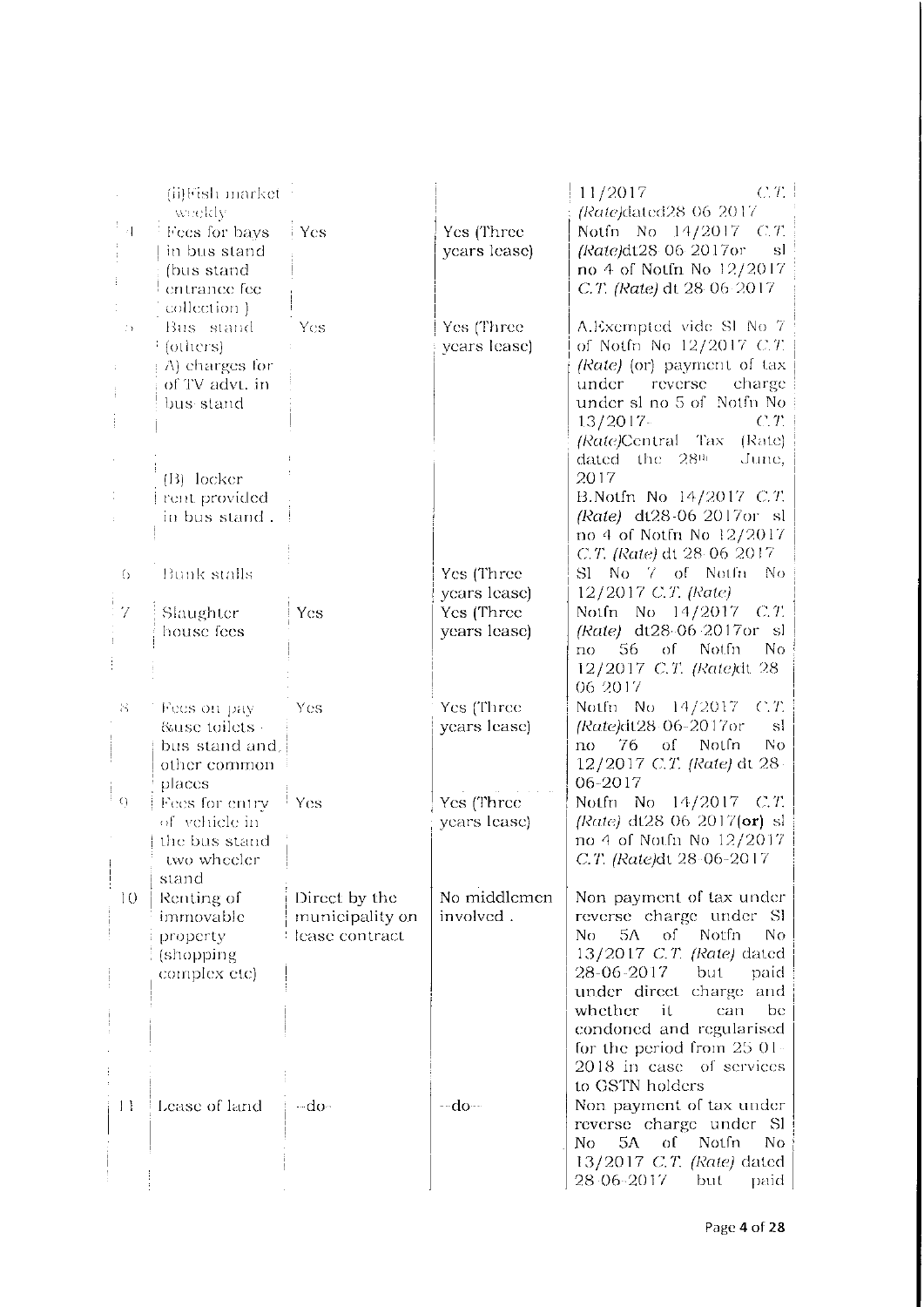| 12 | $\mid$ Community<br>hall                                                                            | ∽do∽                                                                                                                    | $-do-$ | under direct charge and<br>whether<br>it<br>can<br>be<br>condoned and regularised<br>for the period from 25.01<br>2018 in case of services<br>to GSTN holders<br>Non-payment of tax under<br>reverse charge under SI<br>No<br>5A -<br>of<br>-Notfii<br>No.<br>13/2017 C.T. (Rate) dated<br>28-06-2017 but<br>paid<br>under direct charge and |
|----|-----------------------------------------------------------------------------------------------------|-------------------------------------------------------------------------------------------------------------------------|--------|----------------------------------------------------------------------------------------------------------------------------------------------------------------------------------------------------------------------------------------------------------------------------------------------------------------------------------------------|
| 13 | Rent on<br>building ·<br>residential                                                                | Recovered from<br>salary of the<br>Govt. servants.                                                                      |        | whether it<br>can<br>be<br>condoned and regularised<br>for the period from 25.01<br>2018 in case services to<br><b>GSTN</b> holders<br>Exempted vide SI no 12 of<br>Notfn No $12/2017$ C.T.<br>(Rate)                                                                                                                                        |
| 14 | purpose<br>annual track<br>rent - Cable<br>operator<br>laying<br>fee(optical<br>fibre laying<br>fcc | Direct service<br>based on<br>contract                                                                                  |        | Composite supply can be<br>applied for road cutting.<br>charges treating it as<br>renting<br>$of -$<br>immovable.<br>service<br>property<br>and<br>reverse-<br>charge<br>TS.<br>applicable under SI No 5A<br>of Notfn No 13/2017 C.T.<br>(Rate) dated 28 06 2017<br>as amended                                                               |
| 15 | Renting of<br>immovable<br>property                                                                 | Direct by the<br>municipality on<br>lease contract<br>to<br>to another<br>Central<br>Government/<br>State<br>Government |        | Sl no 8 of the table to<br>Notin.<br>No.<br>12/2017<br>dated28-06-2017                                                                                                                                                                                                                                                                       |

 $\sim$ 

Q.1. Advance ruling was required in respect of SI No 1 to 5, 7 to 9 as to whether the services rendered by them are exempted or not under the Notfn/ No mentioned against those Sl no.

 $Q2(i)$  In respect of services rendered by the appellant through tender contractors as mentioned in respect of Sl No.1 to 9 are exempted or not vide the Notfn No. mentioned against each Sl No.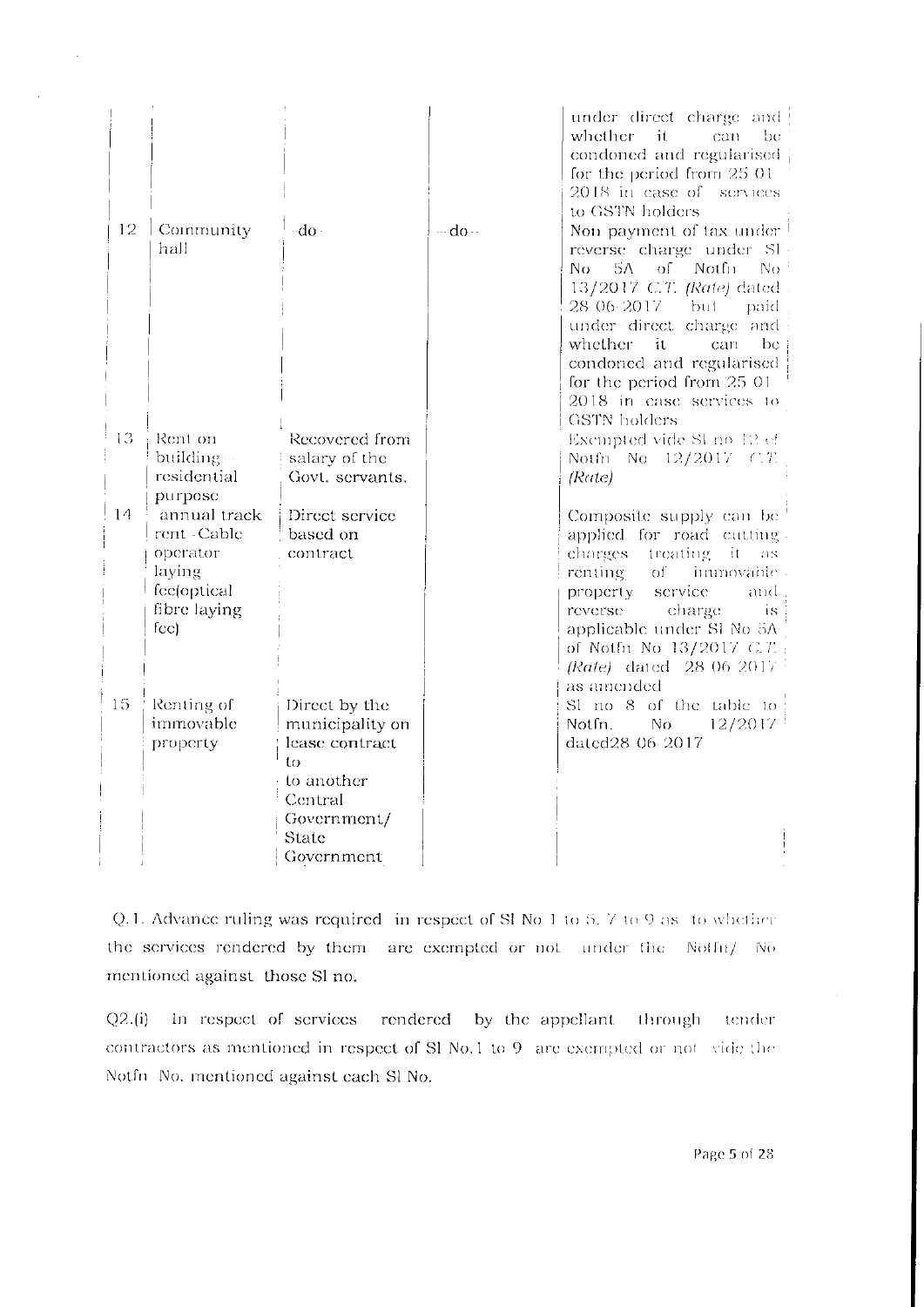Q2. (ii) In respect of SI No10 to 12 instead of reverse charge the appellant collected tax under direct charge from the service availers who are registered with GSTN w.e.f 25 01 2018 and whether it can be regularised. or not.

 $Q<sub>1</sub>$ , In respect of SI No 14 the appellant are collecting charges for laying of cables alongside roads and collecting road cutting charges as well as annual rent. The appellant required advance ruling whether composite supply could be applied or not for classifying said service as renting of immovable property service and reverse charge could be applied or not for collecting GST as per entry SI No 5A of the table to Notfn No 13/2017 CT(rate) dated 29-06-2017 as amended from the telephone operators who are GSTN holders.

O.I. (i) In respect SI No 13 full exemption is applicable or not as noted against that SI No.

()4. (ii) In respect of SI No 15 the renting of immovable property service rendered by the appellant as a local authority to

- (i) pure state Govt. offices
- (ii) Central Govt offices, Co-operative society,
- (iii) Nationalised Banks are exempted or not as per SI no 8 of the table
- to Notfn. No 12/2017 dated 28-06 2017.

# 4. The AAR pronounced the following rulings:

Advance ruling is required in respect of Sl No  $1$  to  $5$ ,  $7$  to  $9$ , as to whether the services rendered by them directly are covered under Twelfth Schedule to Article 243W of the Constitution and /or exempted - under the Notfn. No mentioned against each Sl No as detailed below.

| SI.                   | Description of the  | Ruling                                                                         |  |  |  |  |
|-----------------------|---------------------|--------------------------------------------------------------------------------|--|--|--|--|
| No.                   | service             |                                                                                |  |  |  |  |
|                       | Maintenance of Park | Not a Supply of Service as per Notification. No14/2017                         |  |  |  |  |
| ÷.                    |                     | $CT(R)$ & dt $28-06-2017$ as amended vide Notfn. No.                           |  |  |  |  |
|                       |                     | 16/2018 dated 26.07.2018                                                       |  |  |  |  |
| 2                     | Providing           | Market   Not a Supply of Service as per Notification. No14/2017 -              |  |  |  |  |
|                       | facilities daily    | -CT(R) & dt 28-06-2017                                                         |  |  |  |  |
| $\beta$               | (i)Providing        | Market Not a Supply of Service as per Notification. No14/2017                  |  |  |  |  |
| $\mathbb{C}^{\times}$ | facilities weekly   | CT(R) & dt 28-06-2017                                                          |  |  |  |  |
| ÷,                    |                     | Providing bays in bus   Not a Supply of Service as per Notification. No14/2017 |  |  |  |  |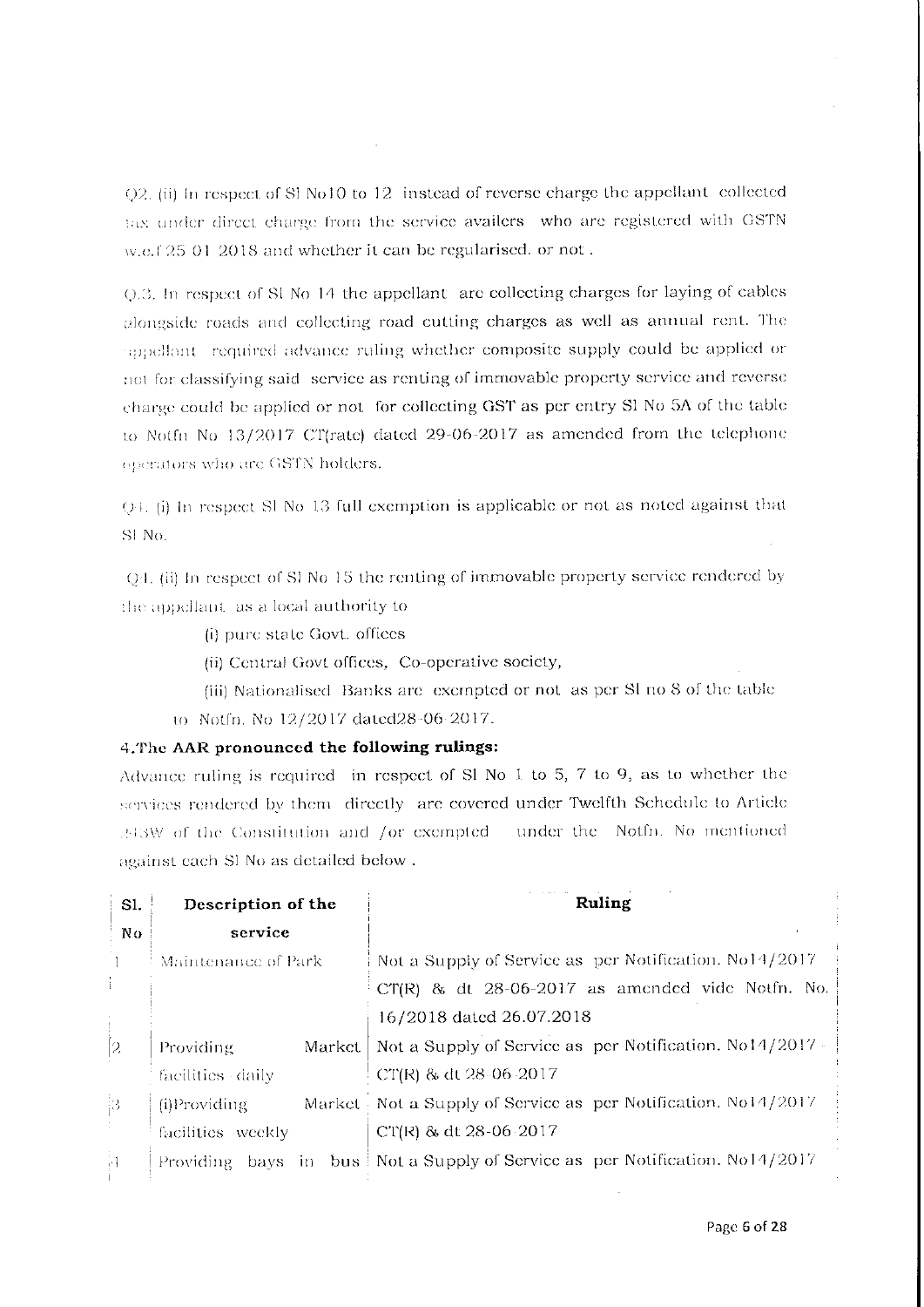|             | stand                       | $CT(R)$ & dt $28-06-2017$ as amended vide Notfn. No.                                            |
|-------------|-----------------------------|-------------------------------------------------------------------------------------------------|
|             |                             | 16/2018 dated 26.07.2018                                                                        |
| ls.         | (B) Locker rent facilities  | (B)Facility of providing locker for rent directly by the                                        |
|             |                             | applicant is taxable for the reason that this does not fall                                     |
|             |                             | under Notification No $14/2017$ dt 28 06 2017 and is                                            |
|             |                             | taxable                                                                                         |
| 7           | Providing<br>Slaughter      | Not a Supply of Service as per Notification. $N_01 + \frac{1}{2017}$                            |
|             | house facilities            | $CT(R)$ & dt $28.06.2017$ as amended vide Notfn. No.                                            |
|             |                             | 16/2018 dated 26.07.2018                                                                        |
| $8^{\circ}$ | Providing Toilet facilities | Not a Supply of Service as per Notification. No14/2017                                          |
|             |                             | $CT(R)$ & dt $28.06.2017$ as amended vide Notfu. No.                                            |
|             |                             | 16/2018 dated 26.07.2018                                                                        |
| 9           |                             | Providing stand for cycle, $\frac{1}{2}$ Not a Supply of Service as per Notification. No14/2017 |
|             | auto,<br>four<br>scooter,   | $CT(R)$ & dt $28-06-2017$ as amended vide Notfn. No.                                            |
|             | wheeler stand               | in bus $\frac{16}{2018}$ dated 26.07.2018                                                       |
|             | stand and other places      |                                                                                                 |

Q2. In respect of services rendered by us from Sl No 1 to 9 through tender contractors whether they are covered under Twelfth Schedule to Article 243W of the Constitution and/or exempted vide the Notfn. no. mentioned against cach SI No.as follows.

The applicant supplies the 'Right to collect the fees/right to certain amenities' to the contractors and the supply undertaken by the contractors are as per the tender conditions which is an independent supply. The applicability of the Notification to the supplies of the contractors is not answered as per S.95(a) read with S.103(1) of the GST Act.

Q2(ii) In respect of SI No 10 to 12 w.e.f. 25-01-2018, instead of reverse charge they collected tax under direct charge from the service availers who are registered with GSTN and whether it can be regularised. (to be treated as technical lapse and condoned since the service rendered by them had suffered tax and Govt. revenue is not affected)

The question seeks regularization of the payment made by them considering the same as a technical lapse, which is not in the purview of this authority as per Section 97 (2) and therefore, the question is not admitted under Section 98(2) of the Act.

Page 7 of 28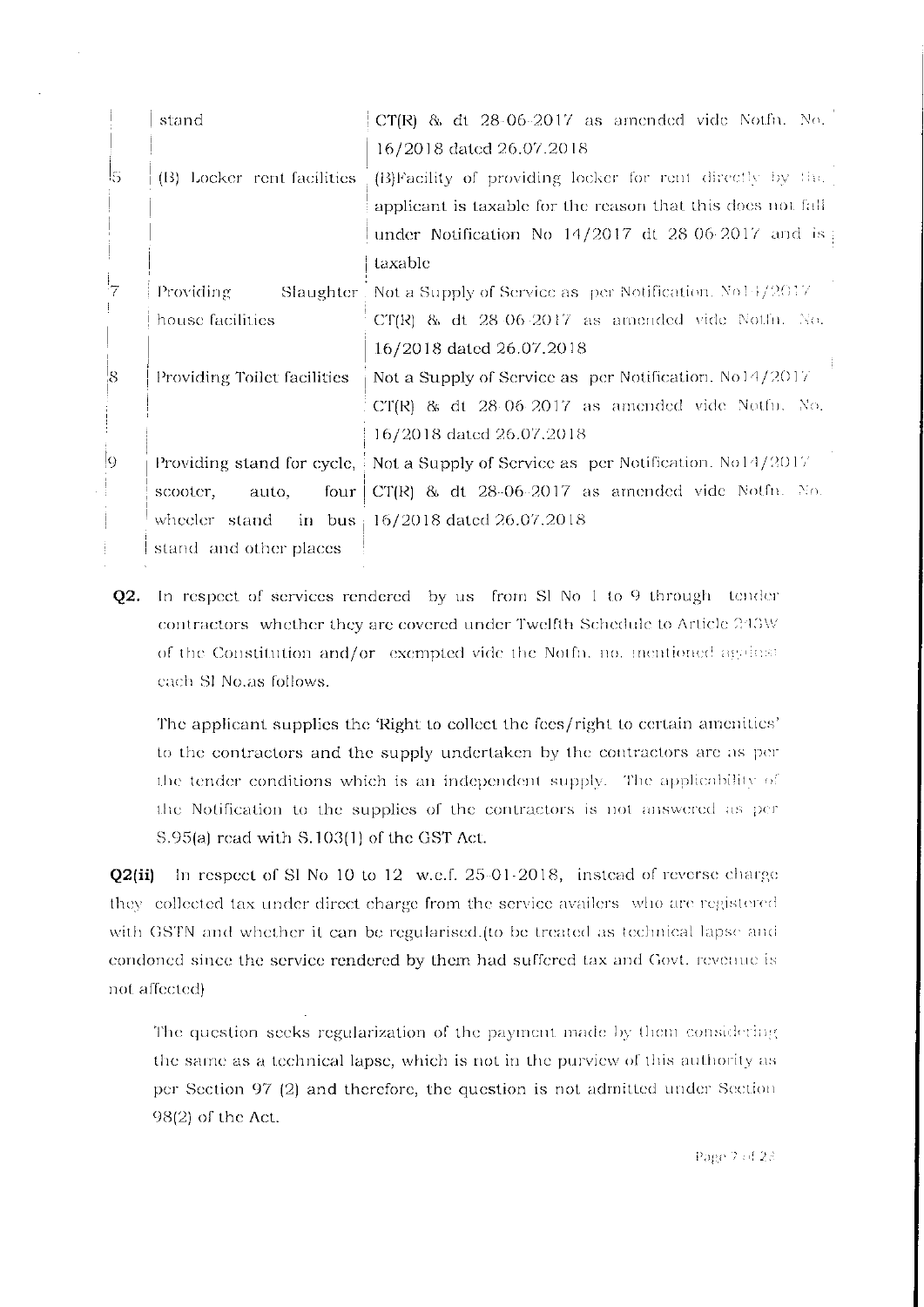Q.3. In respect of Sl No 14 we are collecting charges for laying of cables alongside roads and collecting road cutting charges as well as annual rent. We require advance ruling whether composite supply can be applied for classifying the said service as renting of immovable property service and reverse charge can be applied for collecting GST as per entry SI No 5A of the table to Notfn No 13/2017 (CE rate) dated 29 06 2017 as amended from the telephone operators who are GSTN holders

Supply of allowing the road cut for laying the OFC and allowing the space alongside the road for the OFC lines are not 'composite supply' as defined under S. 2(30) of the GST Act, 2017 in as much as these two supplies are not made in conjunction with each other in the ordinary course of business. Hence Composite supply cannot be applied for classifying the said service as 'Renting of Immovable property service'

Q.4. In respect of SLNo. 13 whether full exemption is applicable or not

The exemption provided in the entry no. 12 of Notification no.  $12/2017$ C.T.(Rate) dated 28.06.2017 will be applicable to the applicant, in case of the applicant providing the 'residential dwellings' owned by them for use as residence

Q.4 (ii). In respect of S1 No 15 the renting of immovable property service rendered by us as a local authority to

Pure state Govt. offices (viz) Asst. Director Of L F Accounts, Project Officer,  $\mathbf{H}$ ICDS, ICDS Centre: Deputy Supt. Of Police and pure Central Govt offices (viz) post offices are fully exempted or not as per entry. SI no 8 of the table to Notfn. No 12/2017 dated 28 06-2017.

Co operative society(viz) Chindhamani Super Market, Jeeva Co Op Society, jii) TNSTC Staff Society, Jeeva Co-Op Society and transport corporation TNSTC are exempted or not as per entry Sl no 8 of the table to Notfn. No 12/2017 dated 28 06 2017.

Nationalised Banks are exempted or not as per SI no 8 of the table to Tiil. Notfn. No 12/2017 dated 28 06 2017.

Service of renting of immovable property by the applicant to another Central/State government/Union territory or Local authority alone is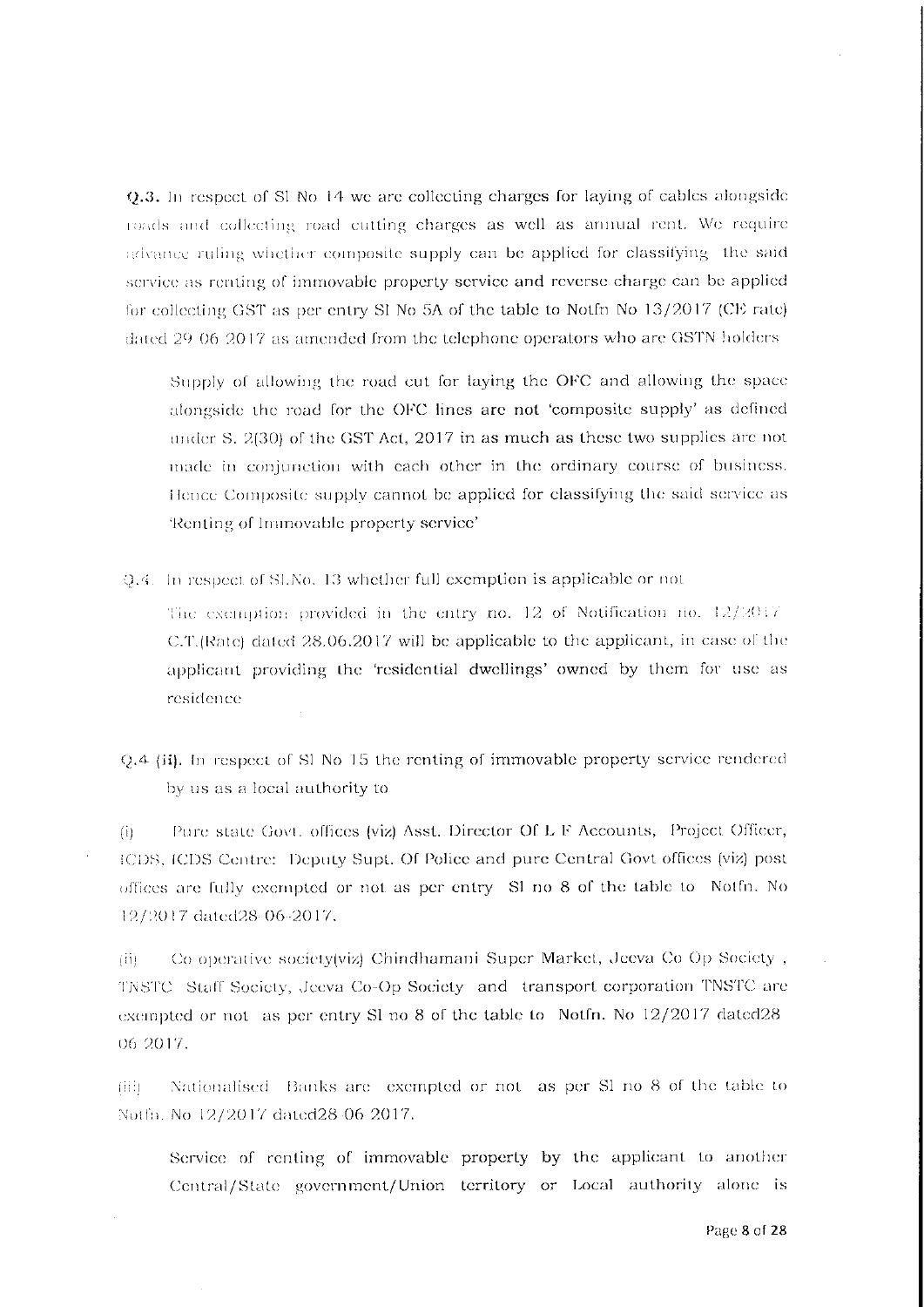exempted from tax as per Sl. No. 8 of Notification 12/2017 dated 28.06.2017 and the services of renting of immovable property to other than Central/State Government, Union Territory or Local authority, are not exempted under Sl.No. 8 of the table to Notification No.12/2017 C.T.(Rate) dated 28.06.2017.

# 5. Agggrieved by the above decision, the Appellant has filed the present appeal. The grounds of appeal are paraphrased as follows:

I (i) SI No 7- Slaughter house fees- . In the application to the AAR it was pleaded that Services by way of slaughtering of animals is exempted vide entry Sl No 56 of the Notfn No  $12/2017$  dated 29 06-2017 as amended which reads as follows.

56 Heading 9988 Services by way of slaughtering | NIL NIL. of animals.

Even though AAR in the order has given a ruling that services by way of slaughtering of animals is not a service as per Notfn,  $N_014/2017$  dt 28.06.2017 it is requested that exemption under SI No 56 of the Notfn No  $12/2017$  dated 29.06 2017 may also be considered and extended. As per SI No 56 of the table to Notfn No 12/2017 dated 29-06-2017 exemption is granted to the service rendered by way," Services by way of slaughtering of animals". It is applicable to the service and not to the person. (ie) whether it is done by X or Y or by the appellant it is exempted unconditionally. It may be considered in appeal by appellate authority and ordered that the above activity is not only covered under Notfn. No14/2017 dt 28 06-2017 but also under Sl No 56 of the Notfn No 12/2017 dated 29 06 2017 as amended.

(ii) SI No.8 - Fees on pay & use toilets- In the application to the AAR it was pleaded that services by way of public conveniences such as provision of facilities of bathroom, washrooms, lavatories, urinal or toilets is exempted vide entry SI No 76 of the Notfn No  $12/2017$  dated 29-06-2017 as amended which reads as follows.

| -76 | Heading 9994 Services by way of public NIL |                                    |  |  | -NIL |
|-----|--------------------------------------------|------------------------------------|--|--|------|
|     |                                            | conveniences such as provision of  |  |  |      |
|     |                                            | facilities of bathroom, washrooms, |  |  |      |
|     |                                            | lavatories, urinal or toilets.     |  |  |      |

Even though AAR in the order has given a ruling that services by way of public conveniences such as provision of facilities of bathroom, washrooms, lavatories, urinal or toilets. is not a service as per Notfn. No14/2017 dt 28-06-2017 but the

Page 9 of 28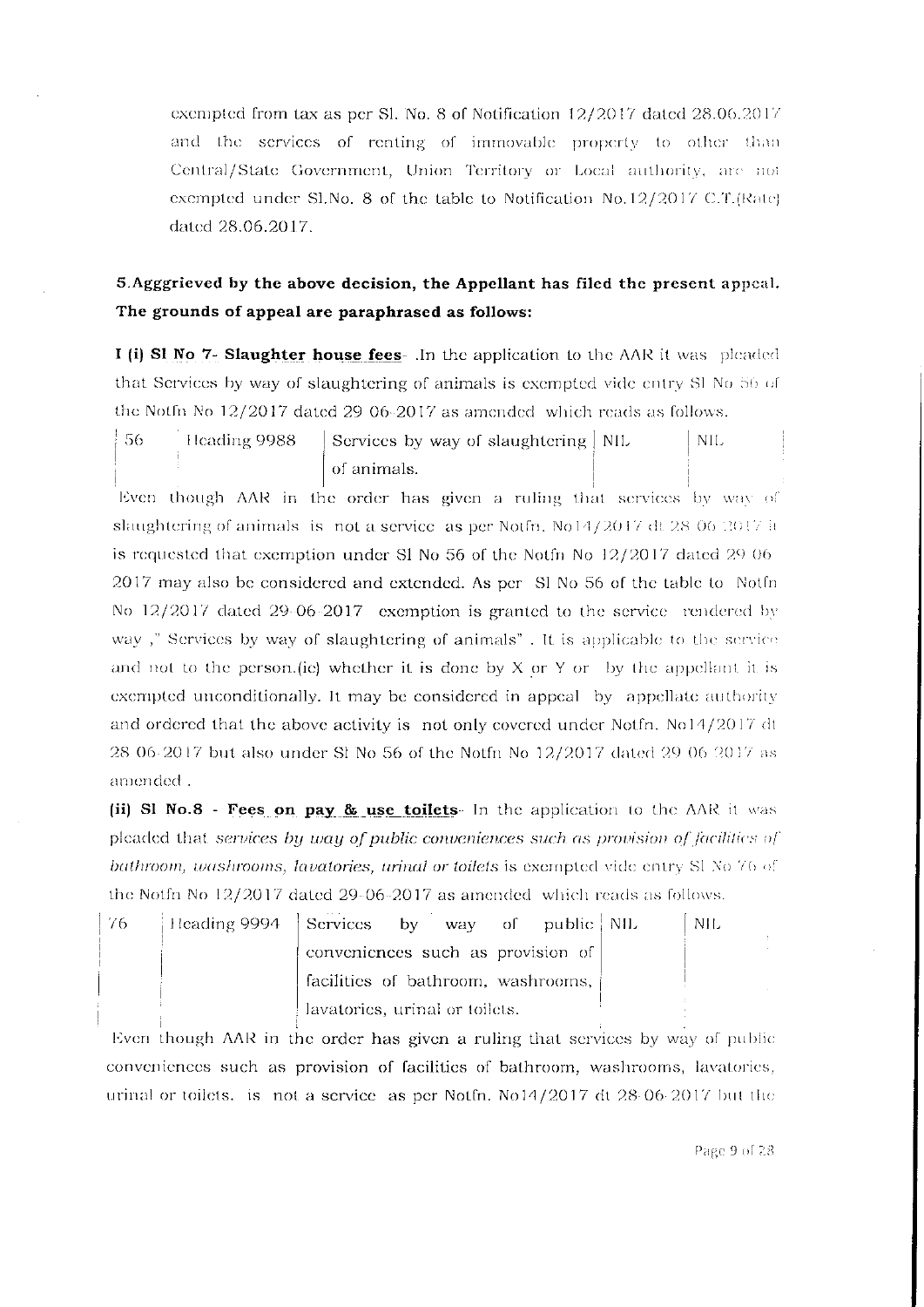request of the appellant that the said service is exempted under St No 76 of the Notfn No 12/2017 dated 29-06-2017 was not considered and extended. It may please be noted exemption is granted to the service and not to the person ie) whether it is done by  $X$  or  $Y$  or by the appellant it is exempted unconditionally. It may be considered in appeal and ordered that the above activity is not only covered under Notfn. No14/2017 dt 28 06-2017 but also under Sl No 76 of the Notfn No 12/2017 dated 29-06-2017 as amended.

(iii) In respect of SI No 5B - locker rent provided in bus-stand it has been decided in the above order by AAR that it is taxable. In our application it was pleaded that the said service is covered under Twelfth Schedule to Article 243W of the Constitution and hence it is exempted. It is now submitted that the said activity locker rent is a Cloak room activity.

2. The functions entrusted to a municipality under the Twelfth Schedule to Article 243W of the Constitution are as under ........

The words,"such as" under (l) and ,"including" under (q) of the functions entrusted to Municipality in the twelfth schedule to Article 243 W have vide coverage and it could not be restricted to the definition as ordered of the AAR. Hence it is submitted the locker rent may be declared as an activity covered under Twelfth Schedule to Article 243W of the Constitution and covered under Notto No.  $34/2017$  and it may be declared as "not a service".

#### II.GROUNDS OF APPEAL IN RESPECT OF QUESTION No.2

Q2. In respect of services rendered by the appellant from Sl No 1 to 9 through tender contractors whether they are covered under Twelfth Schedule to Article 243W of the Constitution and/or exempted vide the Notfn. no. mentioned against each SI No.of the table provided but the same was denied and hence the grounds of appeal are as follows:

While discussing the following services rendered by the appellant direct to the public it was declared by the AAR they are not a supply of service. It may please be noted that it is not an exemption Notfn $/$ - but a Notfn issued under Section  $7(2)$ to treat whether the activity undertaken by the local authority is a service or not since it is a function entrusted to a Municipality under article 243W of the Constitution. When it is not a service it is outside the scope of supply (ie) levy and collection of tax under Section 7. It was already declared /ordered by the AAR that the activity done by the appellant under 243 W is not a service in respect of

 $S1$  No  $1 -$  Fee from parks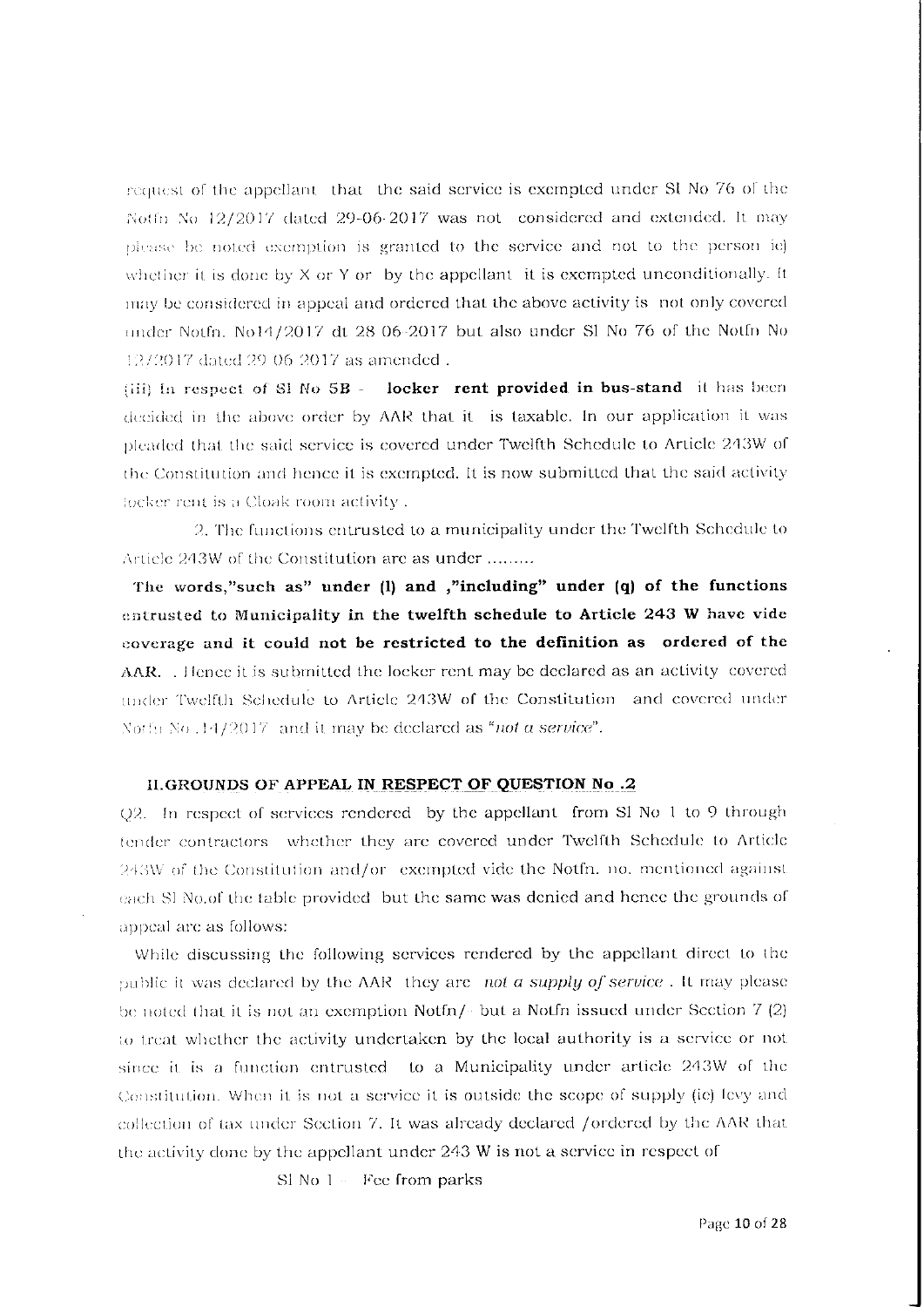- SI No 2 Market fee daily
- Sl No 3 Market fee weekly
- Sl No 4 Fees for bays in bus stand
- Sl no 7 Slaughter house fees.
- Sl no 8- Fees on pay & use toilets.

SI no 9- For entry of vehicle in the bus stand two wheeler stand When the above activities were declared as 'not a service' under Notfn No 14/2017 then there is no necessity to go into the details of the service recipient, consideration paid for the activity etc. In view of the decision of the AAR that the above activities are not a service for direct activity rendered by the appellant, it is prayed that the above activities done by the appellant through tender contractors may also be declared as not a service since it is a function of  $\alpha$  Municipality under article 243W of the Constitution and covered under Notin No  $14/2017$ .

The appellant never asked a question w. r. t the service provided by the tender contractor to the public. The question was w.r. t the service provided by the appellant to the tender contractors. Hence the answer of the AAR to the Question No 2 is not correct and it is requested the appellate authority may give the correct answer to Question No 2 after taking into the following submissions.

## Appellant's submissions.

In respect of SI No 1 to 9 rendered by the appellant to tender contractors activities are purely on public interest and are undertaken as mandatory and statutory functions. They could not to be treated as a service as per the above Notfn. Therefore, such activities assigned to and performed by a sovereign / public authority under the provisions of any law, could not be treated as taxable service. Any amount / fee collected for such activity could not to be treated as consideration for the purpose of levy of GST since it is outside the scope of levy. Hence the order of the AAR is not correct and the contention of appellant may be accepted and orders of the AAR may be overruled.

1. Maintenance of park is covered under (l) of Twelfth Schedule to Twelfth Schedule to Article 243W of the Constitution which read as follows : (I)Provision of urban amenities and facilities such as parks, gardens, playgrounds.

**2 and 3.** Market fee daily & weekly are covered under  $\{c\}$ , (i) and (l) a of Twelfth Schedule to Article 243W of the Constitution which read as follows :...... Planning for economic and social development  $(c)$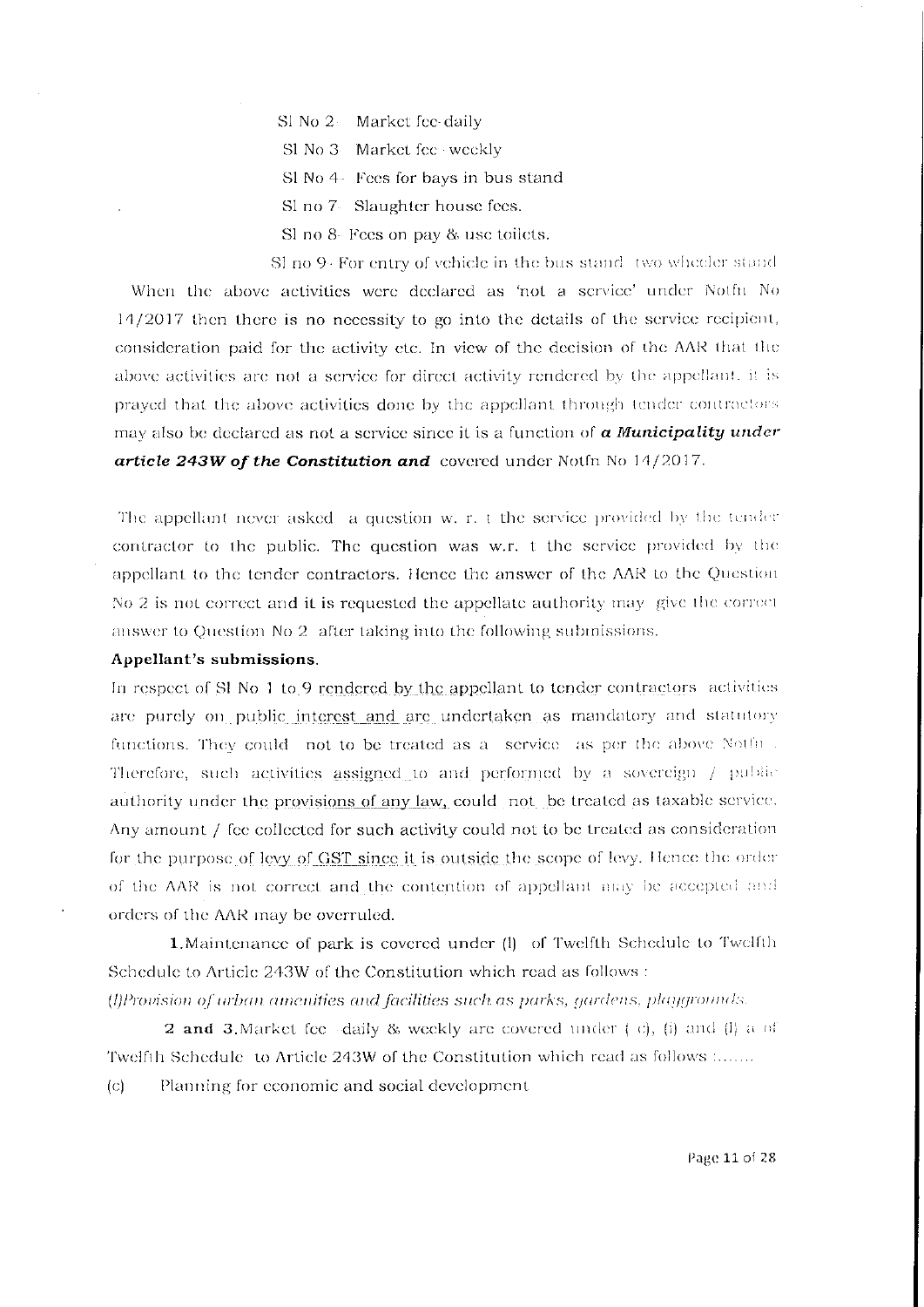$\overline{\Theta}$ Safeguarding the interests of weaker sections of society, including the handicapped and mentally retarded.

(!) Provision of urban amenities and facilities such as parks, gardens, playgrounds.

(b) It has been ordered by the AAR w. r. t SI No. 2& 3. Market fee daily & Market fce weekly that direct collection by municipal corporation are covered. Twelfth Schedule to Article 243W of the Constitution and as per Notification No. 14/2017 Central Tax (Rate) New Delhi, the 28th June, 2017 the services by way of any activity in relation to a function entrusted to a Municipality under article 243W of the Constitution is not a service. Hence both the services are not chargeable to tax. The same ruling will apply to tender contractors also. It is submitted that exclusion from service was granted to the activity and not to the person ie) whether it is done by X or Y or by the appellant it is outside the scope of service. When the activity is out the scope of service there is no need examine the details of the activity receiver (tender contractors) and the consideration towards the activity (tender money) Hence the above activities may be declared as not a service but an activity in relation to a function of Municipality under easiele  $243W$  of the Constitution and covered under Notfn No  $14/2017CT$  (rate) dt 28-06-2017 as well as the relevant GO of TNGST Act, 2017. It is a fact that the contractors of Municipal Corporation are public servants and the activities rendered by the municipal corporation to the contractors (public servants) could not be termed as service and the contractors could not be termed as business entities but they are agents of the municipality as per para C above. Hence the collection and maintenance work entrusted by the municipality to the contractors could not be termed as service since it is arrangement between principal and agent (ie) in this case Govt. and public servant and amount paid by the contractor to Govt . towards rendering of work entrusted under Section 374 and other provisions of the Tamil Nadu District Municipalities Act, 1920 and the functions entrusted to a municipality under the twelfth schedule to article 243W of the constitution could not be termed as service. As there is no service the question of payment of GST will not arise on all those lease contracts since the rate fixed by Govt, was adopted and the activities were rendered by the contractor to the public in the name of the local authority and receipt has been issued in the name of the local authority to the public.

The daily & weekly market are related agriculture activity and it is prayed that 31 no 2 & 3 may be declared as not as services and covered under Notfn no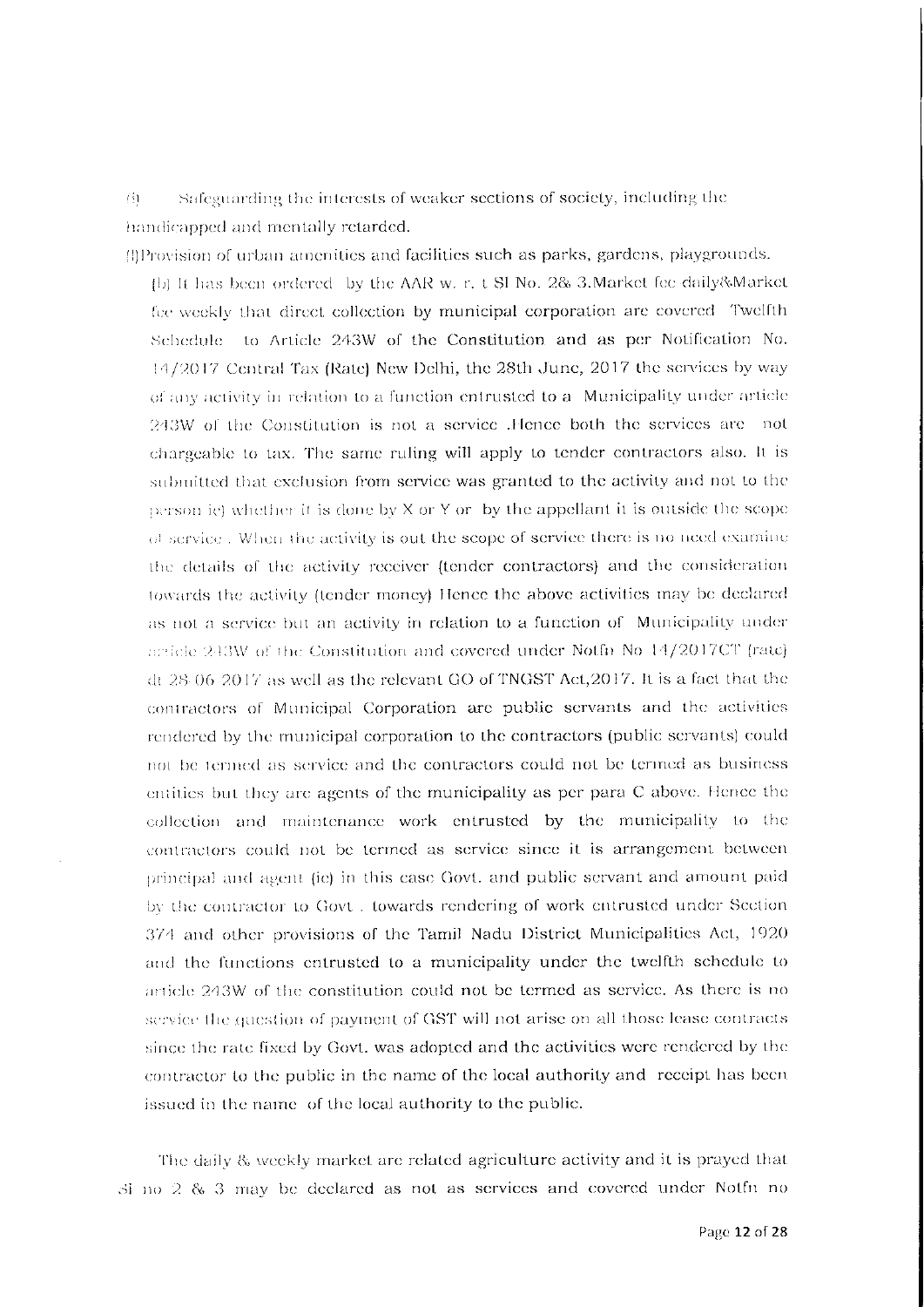14/2017 and if they are treated as services they are covered under SI no  $24$  of the table to Notification No. 11/2017-C.T. (Rate), dated 28 6 2017.

4. Fees for bays in bus stand through tender contractors (bus stand entrance fee collection)

Fees for bays in bus stand is covered under (q)&(l) of Twelfth Schedule to Article 243W of the Constitution which read as follows:

Public amenities including street lighting, parking lots, bus stops and public  $q$ conveniences.

(l)Provision of urban amenities and facilities such as parks, gardens, playgrounds.

It has been ordered by the AAR w. r. t SI No.4. Fees for bays in bus stand done direct collection by municipal corporation are covered. Twelfth Schedule to Article 243W of the Constitution and as per Notification No. 14/2017-Central **Tax (Rate)** New Delhi, the 28th June, 2017 the services by way of any activity in relation to a function entrusted to a Municipality under article 243W of the Constitution is not a service. Hence the service is not chargeable to tax. The same ruling will apply to tender contractors also. It may please be noted exemption is granted to the activity and not to the person iel whether it is done by X or Y or by the appellant it is outside the scope of service. When the activity is out the scope of service there is no need examine the details of the activity receiver (tender contractors) and the consideration towards the activity (tender money). Hence the above activity may be declared as not a service but an activity in relation to a function of Municipality under article 243W of the Constitution and covered under Notfn No 14/2017CT (rate) dt 28 06 2017 as well as the relevant GO of TNGST Act, 2017.It is submitted that it is not a taxable service due to the following reasons. As per the Tamil Nadu District Municipalites Act, 1920 as detailed in para C above it is a fact that the contractors of municipal corporation are public servants and the services rendered by the municipal corporation to the contractors (public servants) could not be termed as service and the contractors could not be termed as business entities but they are agents of the municipality Hence the collection and maintenance work entrusted by the municipality to the contractors could not be termed as service since it is arrangement between principal and agent (ie) in this case Govt. and public servant and amount paid by the contractor to Govt. towards rendering of work entrusted under Section 374 and other provisions of

Page 13 of 28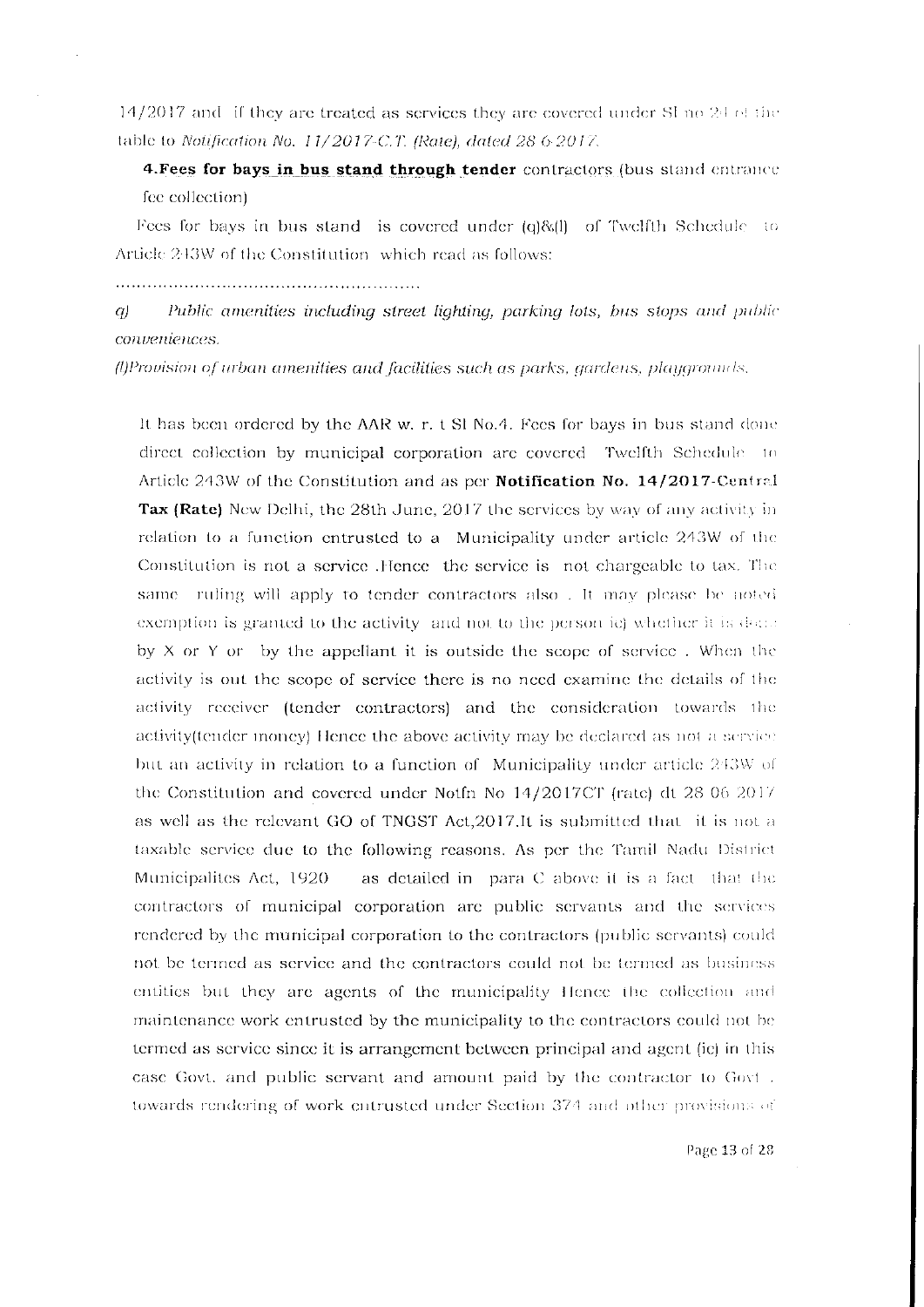the Tamil Nadu District Municipalities Act, 1920 and the functions entrusted to a municipality under the twelfth schedule to article 243W of the constitution could not be termed as service. As there is no service the question of payment of (18T will not arise on all those lease contracts since the rate fixed by Govt. was adopted and the activity is rendered by the contractor to the public in the name of the local authority and receipt has been issued in the name of the local authority to the public.

# 5. Bus-stand - others. It relates to

(A) charges for of TV advt. in bus-stand

(B) locker rent provided in bus-stand

The AAR has not taken into consideration of the plea of appellant in the application and has not discussed the issue at all in the order and the above contention may be taken into consideration ant the appeal may be allowed.

> In respect of Sl No 5B locker rent provided in bus stand it has been decided in the above order by AAR that it is taxable. In our application it was pleaded that the said service is covered under Twelfth Schedule to Articie 243W of the Constitution and hence exempted. It is now submitted that the said activity locker rent is a Cloak room activity

It is submitted the locker rent may be declared as an activity covered under Twelfth Schedule to Article 243W of the Constitution and covered under Notfn No. 14/2017 and it may be declared as not a service'.

It is submitted that it is not a taxable service due to the following reasons. As per the Tamil Nadu District Municipalites Act, 1920 as detailed in para C above it is a fact that the contractors of municipal corporation are public servants and the services rendered by the municipal corporation to the contractors (public servants) could not be termed as service and the contractors could not be termed as business entities but they are agents of the municipality Hence the collection and maintenance work entrusted by the municipality to the contractors could not be termed as service since it is arrangement between principal and agent (ie) in this gase Govt, and public servant and amount paid by the contractor to Govt, towards rendering of work entrusted under Section 374 and other provisions of the Tamil Nadu District Municipalities Act, 1920 and the functions entrusted to a municipality under the twelfth schedule to article 243W of the constitution could not be termed as service. As there is no service the question of payment of GST will not arise on all those lease contracts since the rate fixed by Govt, was adopted and the activity is rendered by the contractor to the public in the name of the local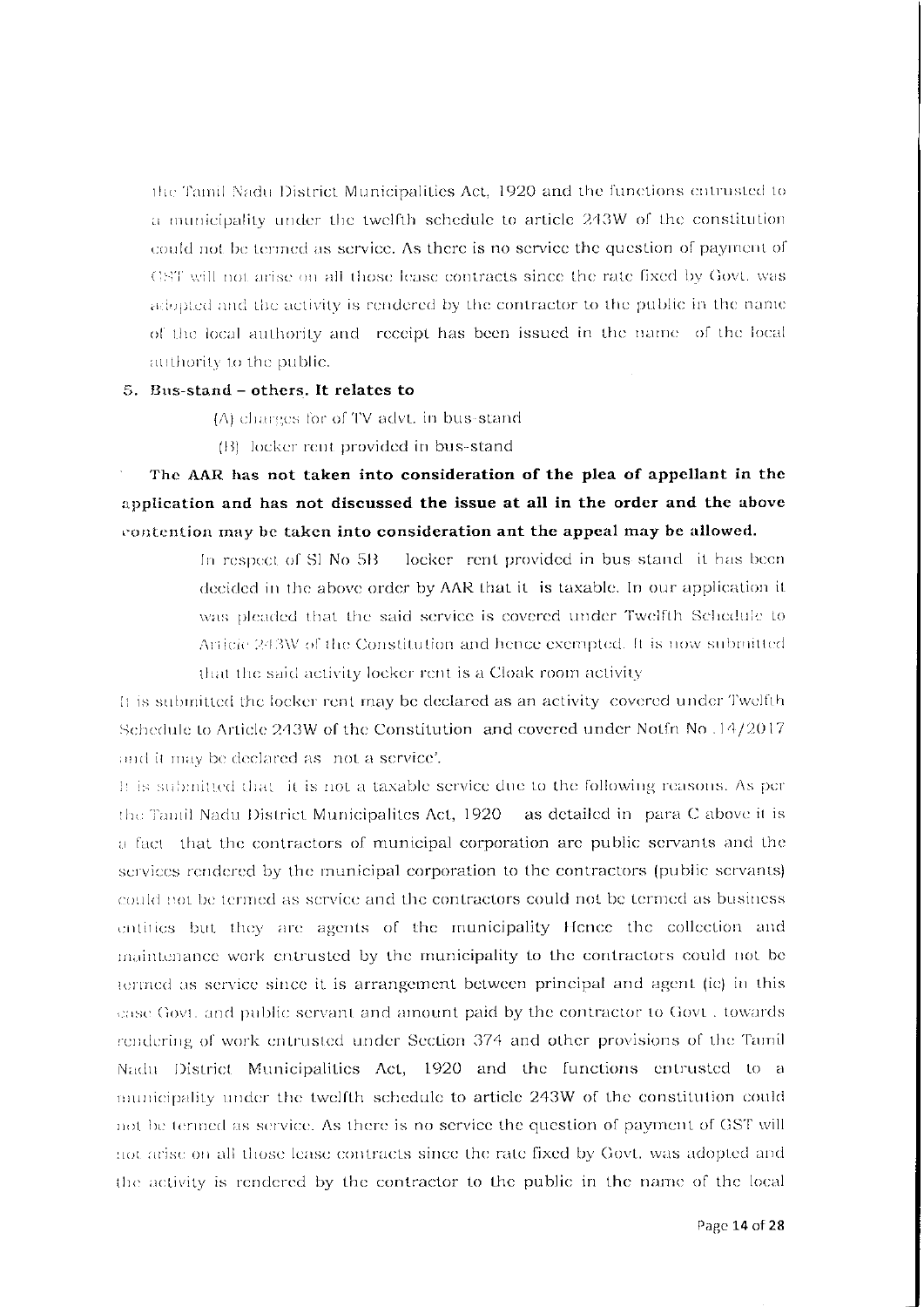authority and receipt has been issued in the name of the local authority to the public

## 6. Bunk stalls.

AAR has not discussed the points of the appellant in the order and hence the above issue may be considered and decided in the favour of the appellant.

#### 7. Slaughter house fees.

Maintenance of Slaughter house are covered under (r) of Twelfth Schedule to Article 243W of the Constitution which reads as follows:

Requlation of slaughter houses and tanneries.  $(r)$ 

It has been ordered by the AAR that direct service by the municipal corporation w.r. t. slaughtering of animals is covered under of Twelfth Schedule to Article  $243W$  of the Constitution and hence covered under **Notification No. 14/2017 Central Tax (Rate)** New Delhi, the 28th June, 2017and hence it is not a service and it is not chargeable to tax. When it is out side the scope of service there is no need to examine who is the service availer and consideration received etc. When it is not a service the same contention of the Notfn. is applicable to tender contractors also due to the following reasons . As per the Tamil Nadu District as detailed in para C above it is a fact that the Municipalites Act, 1920. contractors of municipal corporation are public servants and the services rendered by the municipal corporation to the contractors (public servants) could not be termed as service and the contractors could not be termed as business entities but they are agents of the municipality Hence the collection and maintenance work entrusted by the municipality to the contractors could not be termed as service since it is arrangement between principal and agent (ie) in this case Govt. and public servant and amount paid by the contractor to Govt. towards rendering of work entrusted under Section 374 and other provisions of the Tamil Nadu District Municipalities Act, 1920 and the functions entrusted to a municipality under the twelfth schedule to article 243W of the constitution could not be termed as service. As there is no service the question of payment of GST will not arise on all those lease contracts since the rate fixed by Govt. was adopted and the activity is rendered by the contractor to the public in the name of the local authority and receipt has been issued in the name of the local authority to the public.

> Reserving our right to claim the benfit of Notfn/ No. 14/2017 the following submissions are made. In the application to the AAR it was pleaded that Services by way of slaughtering of animals is exempted vide

> > Page 15 of 28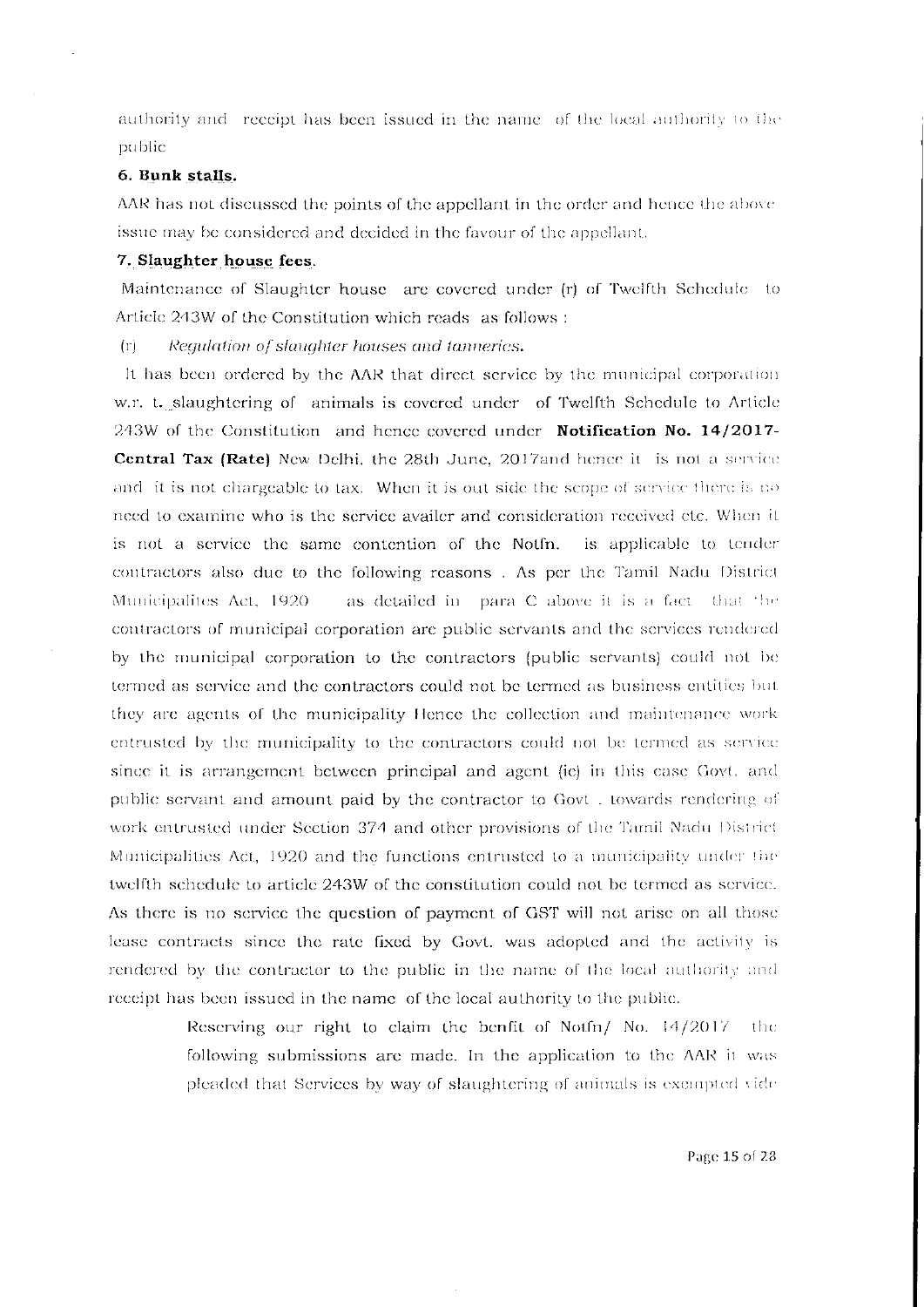entry SI No 56 of the Notfn No 12/2017 dated 29 06 2017 as amended which reads as follows.

Services by way of slaughtering of NIL NIL.  $-56$ Heading 9988 animals.

Eventhough. AAR in the order has given a ruling that services by way of slaughtering of animals is exempted as per Notfn. No14/2017 dt 28-06-2017 it was requested that the exemption under Sl No 56 of the Notfn No  $12/2017$  dated 29.06.2017 may also be considered and extended. It may please be noted that exercistion is granted to the service and not to the person. (ie) whether it is done by the Municipality to the tender contractors or by any other person to any body and whatever may be the consideration it is fully exempted unconditionally and hence exemption has to be granted to the appellant in respect of the tender contractors.

#### 3. Fees on pay & use toilets

Fees on pay &use toilets, is covered under (q) of Twelfth Schedule to Article 243W of the Constitution which reads as follows :

#### Public amenities including street lighting, parking lots, bus stops and public  $\overline{CD}$ conneniences.

(ii)As per Notification No. 14/2017 Central Tax (Rate) New Delhi, the 28th June, 2017 "Services by way of any activity in relation to a function entrusted to a Panchayat under article 243G of the Constitution (or to a Municipality under article  $243W$  of the Constitution $|2$ ," is not a service. Hence it is not chargeable to tax.

(iii) While discussing the services rendered by the appellant direct to the public it was declared by the AAR as not a supply of service. It may please be noted that it is not an exemption Notfn/ $\sim$  but a Notfn issued under Section 7 (2) to treat whether the activity undertaken by the local authority is a service or not since it is a function entrusted to a Municipality under article 243W of the Constitution. When it is not a service it is outside the scope of supply (ie) levy and collection of tax under Section 7. It was already declared /ordered by the AAR that the activity done by the appellant under 243 W is not a service in respect, Fees on pay & use toilets'. When the above activities were declared 'not a service' under Notfn No  $14/2017$  then there is no necessity to go into the details of the service recipient, consideration paid for the activity etc. In view of the decision of the AAR that the above activities are not a service for direct activity rendered by the appellant it is prayed that the above activities done by the appellant through tender contractors  $_{\text{HHV}}$  also be declared as not a service since a function of **a Municipality under** article 243W of the Constitution and covered under Notfn No 14/2017. When it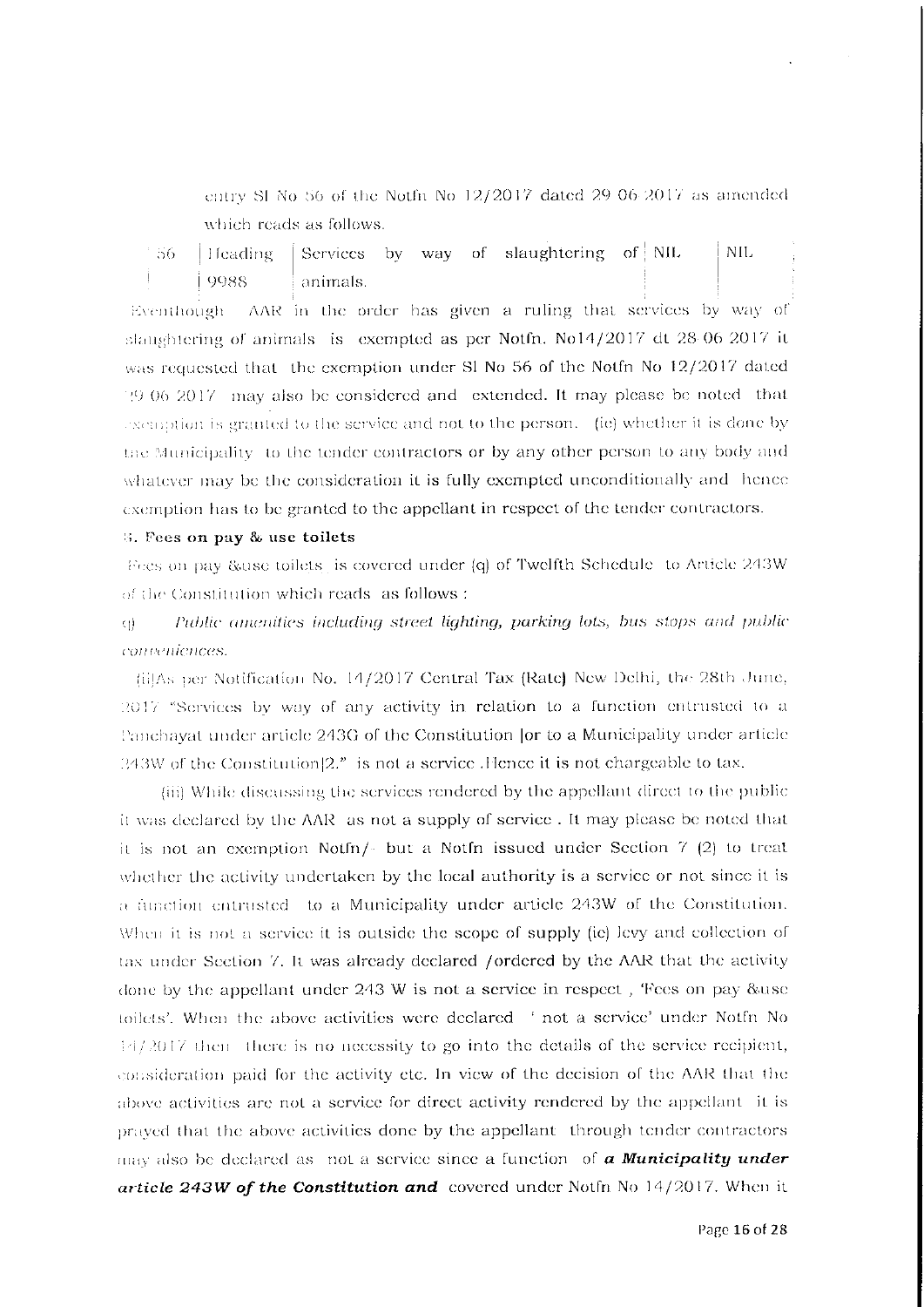is not a service the same contention of the Notfn. is applicable to tender contractors also due to the following reasons. As per the Tamil Nadu District as detailed in para C above it is a fact that the Municipalites Act, 1920 contractors of municipal corporation are public servants and the services rendered by the municipal corporation to the contractors (public servants) could not be termed as service and the contractors could not be termed as business entities but they are agents of the municipality Hence the collection and maintenance work entrusted by the municipality to the contractors could not be termed as service since it is arrangement between principal and agent (ic) in this case Govt. and public servant and amount paid by the contractor to Govt. towards rendering of work entrusted under Section 374 and other provisions of the Tamil Nadu District Municipalities Act, 1920 and the functions entrusted to a municipality under the twelfth schedule to article 243W of the constitution could not be termed as service. As there is no service the question of payment of GST will not arise on all those lease contracts since the rate fixed by Govt. was adopted and the activity is rendered by the contractor to the public in the name of the local authority and receipt has been issued in the name of the local authority to the public.

- (i) Reserving our right to claim the benfit of Notfn/ No.  $14/2017$  the following submissions are made. In the application to the AAR it was pleaded that Services by way of, "Fees on pay &use toilets", "is exempted vide entry SI No 76 of the Notfn No  $12/2017$  dated 29-06-2017 as amended which reads as follows:
- Services by way of public conveniences NIL  $76$  Heading NIL. 9994 such as provision of facilities of bathroom, washrooms, lavatories, urinal or toilets.

AAR in the order has given a ruling that services by way of Eventhough slaughtering of animals is exempted as per Notfn. No14/2017 dt 28-06-2017 it was requested that the exemption under SI No 76 of the Notfn No 12/2017 dated 29-06-2017 may also be considered and extended. It may please be noted that exemption is granted to the service and not to the person. (ie) whether it is done by the Municipality to the tender contractors or by any other person to any body and whatever may be the consideration it is fully exempted unconditionally

# 9. For entry of vehicle in the bus stand -two wheeler stand

As per Notification No. 14/2017-Central Tax (Rate) New Delhi, the 28th June. 2017 "Services by way of any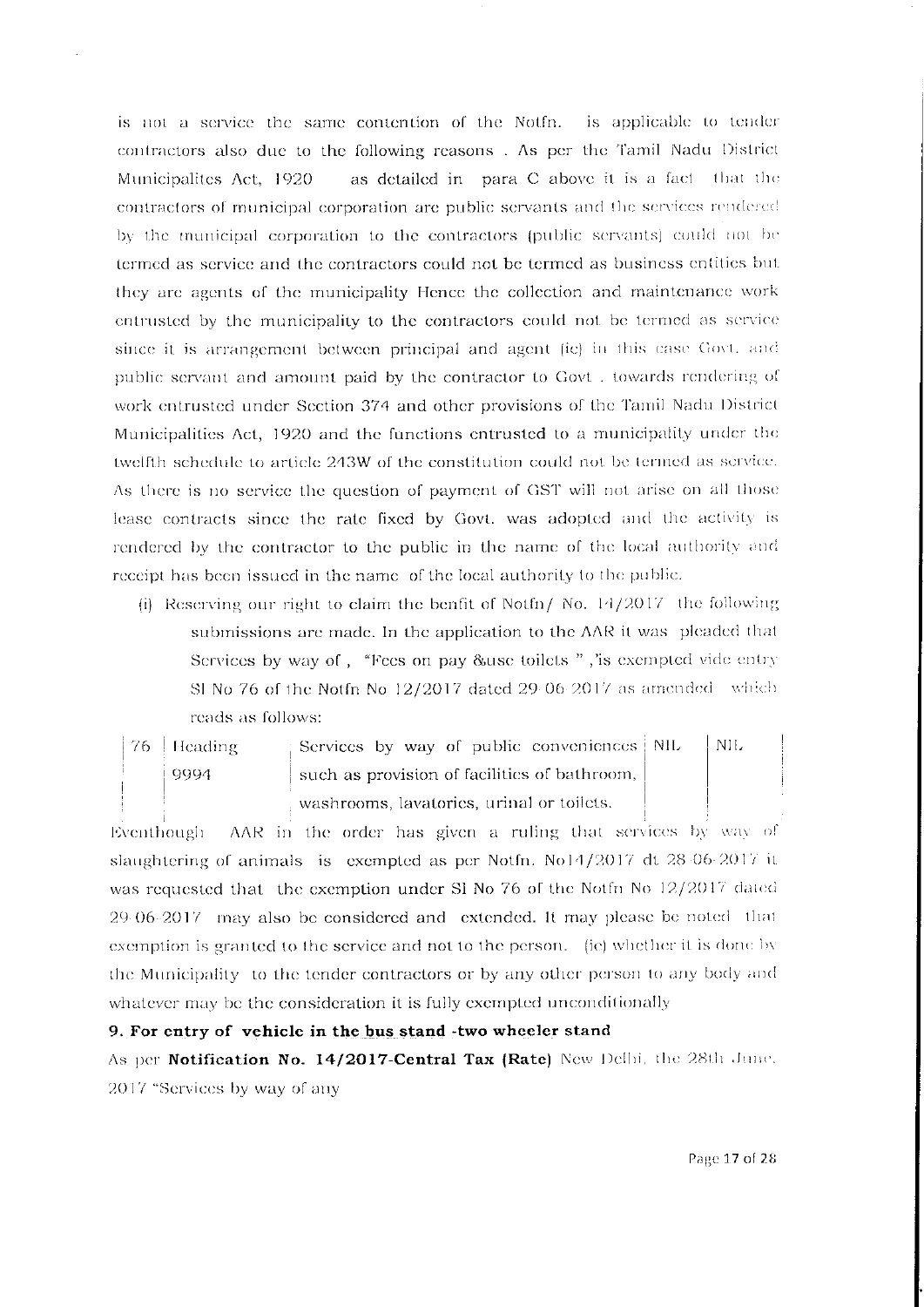activity in relation to a function entrusted to a Panchayat under article 243G of the Constitution for to a Municipality under article 243W of the Constitution [2." is not a service .Hence it is not chargeable to tax.

"entry of vehicles in the market" is covered under (q) of Twelfth Schedule to Twelfth Schedule to Article 243W of the Constitution which read as follows:

Public amenities including street lighting, parking lots, bus stops and public √∯. conveniences.

(iv) It has been ordered by the AAR that direct service by the municipal corporation w.r. t maintenance of park is covered under of Twelfth Schedule to Article 243W of the Constitution and hence covered under Notification No. 14/2017 Central Tax (Rate) New Delhi, the 28th June, 2017and hence it is not a service and it is not chargeable to tax. When it is outside the scope of service there is no need to examine who is the service availer and consideration received etc. When it is not a service it is applicable to tender contractors also due to the following reasons.

(v) As per the Tamil Nadu District Municipalites Act, 1920 - as detailed in para C above it is a fact that the contractors of municipal corporation are public servants and the services rendered by the municipal corporation to the contractors (public servants) could not be termed as service and the contractors could not be termed as basiness entities but they are agents of the municipality Hence the collection and maintenance work entrusted by the municipality to the contractors could not be termed as service since it is arrangement between principal and agent (ie) in this case Govt, and public servant and amount paid by the contractor to Govt, towards rendering of work entrusted under Section 374 and other provisions of the Tamil Nadu District Municipalities Act, 1920 and the functions entrusted to a municipality under the twelfth schedule to article 243W of the constitution could not be termed as service. As there is no service the question of payment of GST will not arise on all those lease contracts since the rate fixed by Govt, was adopted and the activity is rendered by the contractor to the public in the name of the local authority and receipt has been issued in the name of the local authority to the public.

#### Question No 3.

# 14. Annual track rent -Cable operator laying fee optical fibre laying fee

Charges towards cutting and repairing and rectification of roads and payment of annual rent for the optical cable laid alongside roads based on Contract.

(a) service provider is the municipal corporation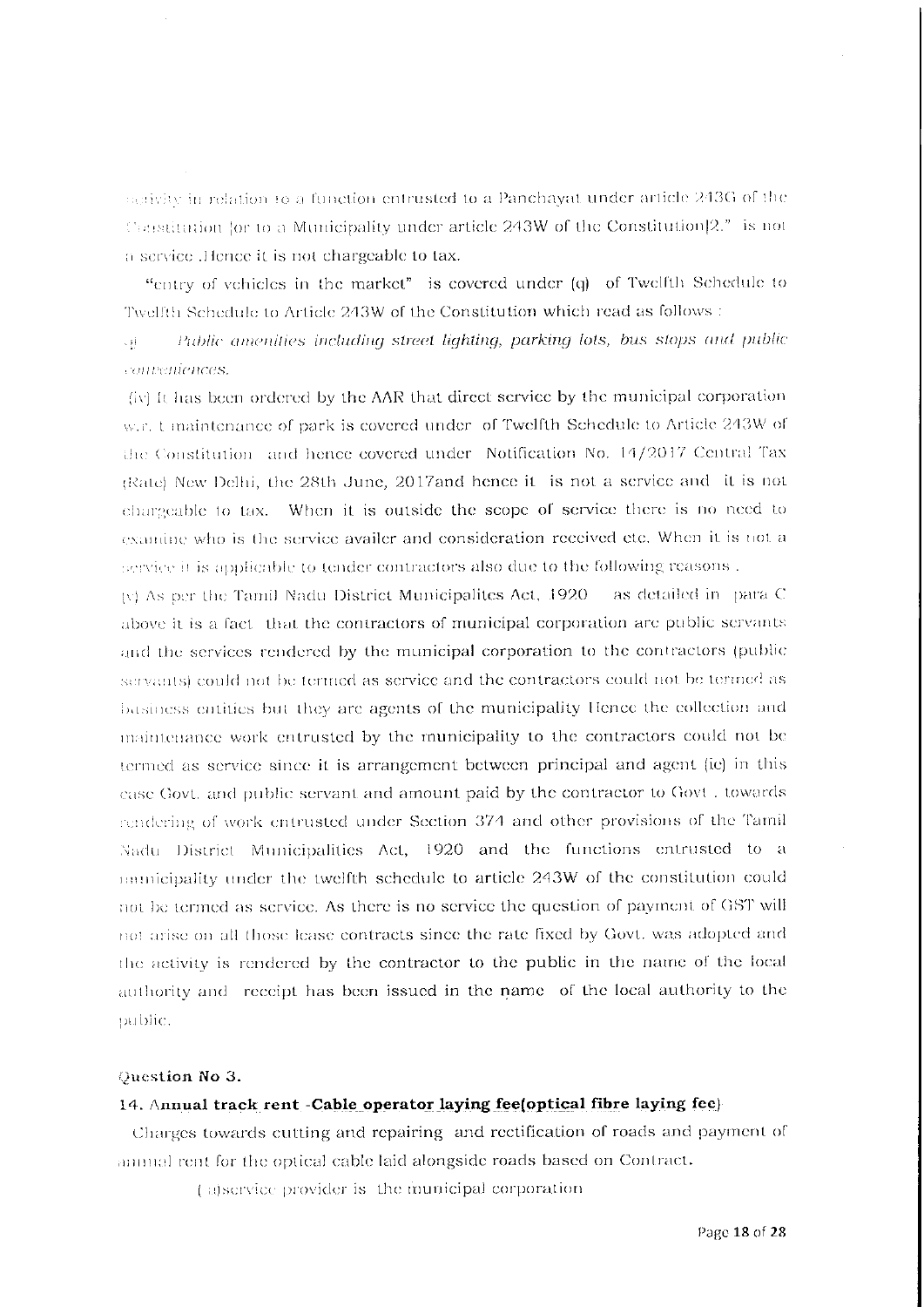(b)Service availer is the operator of phone/mobile services.

(c) service is renting of immovable property service.

(d) consideration is rent paid for optical cable laid alongside roads.

Whether the whole service can be treated as renting of immovable property service as composite supply and reverse charge can be applied since the service availers are registered with GSTN and the service provider is a local authority.

There are two charges collected(i) road cutting charges towards laying of cable and (ii) renting of road for the optical cables laid. Kind attention is invited to Section  $2(30)$  "composite supply" means a supply made by a taxable person to a recipient consisting of two or more taxable supplies of goods or services or both, or any combination thereof, which are naturally bundled and supplied in conjunction with each other in the ordinary course of business, one of which is a principal supply: the principal supply is renting of space for laying cable and applying the above definition the road cutting charges has also to be treated as renting and whole service has to be classified as renting of immovable property service.

The ruling of the AAR are that the track rent is accounted under heading is accounted in the heading 1308007 and the road cutting charges (road restoration) is accounted under accounting head 1407001 Also road cutting charges is one time supply. The rental charges are periodical. Both the supplies are not supplied in conjunction with each other in the ordinary course of business and therefore the same is not a composite supply.

The decision of the AAR is based on the accounting head of the two services which is not at all correct. It is true that road cutting charges is one time supply and the rental charges are periodical. But both the services are conjunction with each other in the ordinary course of business because without road cutting optical cable could not be laid. Without laying the cable rent could not be collected. Hence conjunction is there for road cutting and collecting rent for cable laid alongside road and hence it is composite supply. Principal supply is renting and supplementary supply is road cutting

In view the above the contention of the appellant that composite supply has to be adopted for road cutting charges may be accepted.

# 6. PERSONAL HEARING:

The Appellant was granted personal hearing through Virtual Personal Hearing as required under law before this Appellate Authority on 23-09 2021 The Authorized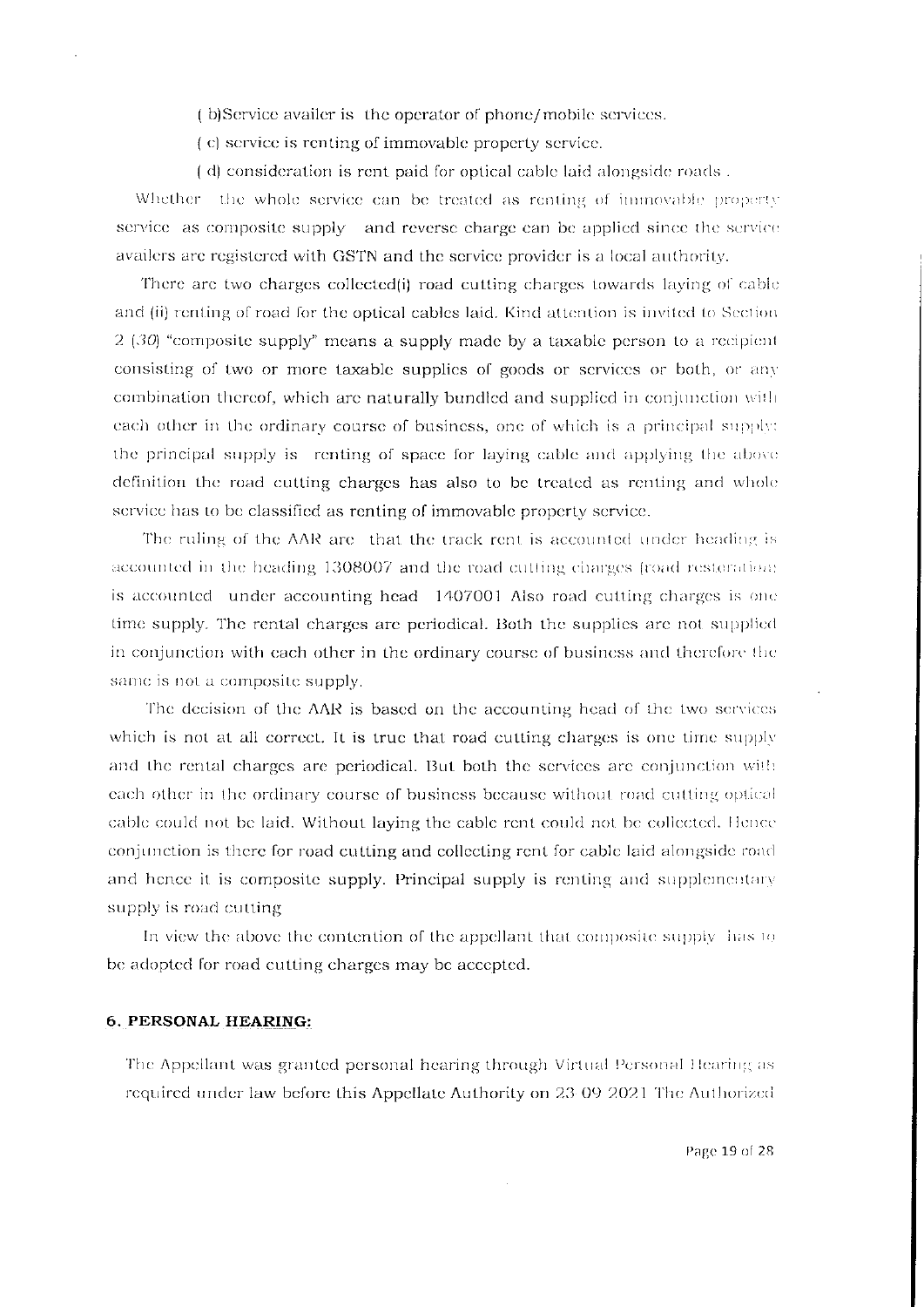representatives of the Appellant Tvl.K. Sankaranarayanan, Advocate of the appellant company appeared for hearing. They reiterated the written submissions and emphasized that

- 1. In addition to the grounds of appeal submitted with the paper book documents the following grounds are submitted and the same may also be taken on records as written submissions for the virtual hearing to be held on 23 09 2021.
- 2. During the service tax period prior to 01-07-2017, show cause notice  $C.NO.V/15/48/2018ST$  Adj., SCN SI No 06/2018 Commr. dated 24:10 2018(Annexure A attached) was issued by the Commissioner of Central Tax, Salem to Erode City. Municipal Corporation. In: para 6 to 8 in: page number 2. to 4 of the show cause notice, Commissioner discussed various provisions of THE TAMIL NADU DISTRICT MUNICIPALITES ACT, 1920 and CBEC Circular No.96/7/2007-ST F.No.354/28/2007-TRU New Delhi, the 23rd August, 2007 and concluded in the show cause notice itself that Parking fee, Market fees(annual lease), Market fee weekly(Annual lease), slaughter house fee, fees on pay & use toilets(annual lease) and Garden/park receipts etc. were not chargeable to service tax. There is no major difference between concept of levy of service tax for the period prior to  $01/07/2017$  and the levy of GST w.e.f  $01$  $07-2017$ . Previously during service tax period the activities were covered under negative list / full exemption under Notfn No 25/2012 dated 20-06 2012. During GST period w.e.  $f = 01 - 07 - 2012$  as per Notification No.  $14/2017$ Central Tax (Rate) New Delhi, the 28th June, 2017 issued under Sub section  $(2)$  of section  $7$  the following activities or transactions undertaken by the Central Government or State Government [or Union territory]1 or any local authority in which they are engaged as public authority, shall be treated neither as a supply of goods nor a supply of service, namely:

"Services by way of any activity in relation to a function entrusted to a Panchayat under article 243G of the Constitution for to a Municipality under article 243W of the Constitution.

The decision of the Commissioner/Salem is applicable to the levy of GST for the above services. The decision of Commissioner of Central Tax ,Salem in the above show cause notice that Parking fee, Market fees(annual lease), Market feeweekly(Annual lease), slaughter house fee, fees on pay & use toilets(annual lease) and Garden/park receipts etc that service tax were not chargeable will have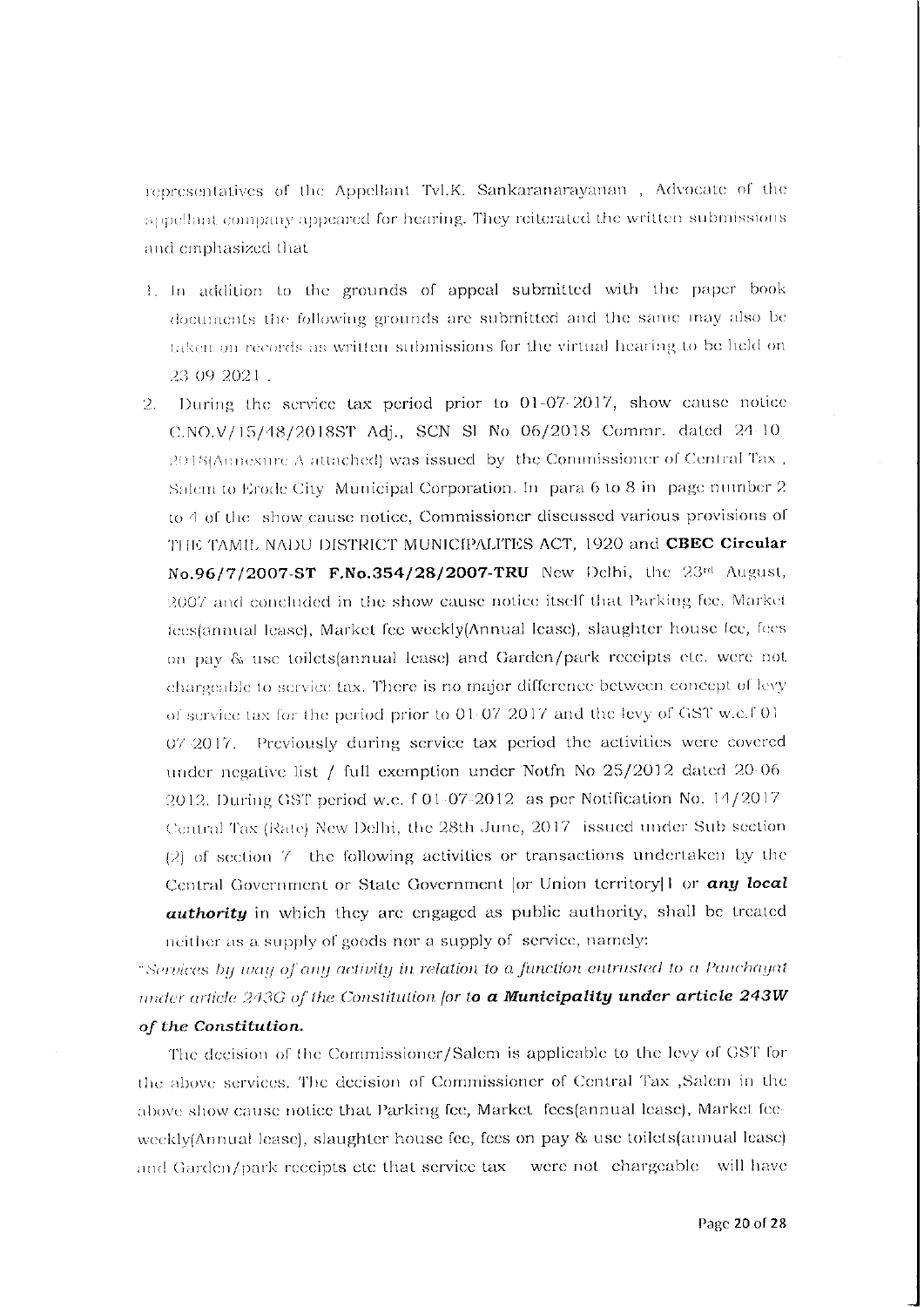major impact on GST period also as per CGST/TNSGST Act, 2017. It is submitted the above decision of Commissioner of Central Tax/Salem is not only applicable to the above services but also to all the activities. SI no  $1 \times 9$ mentioned in the appeal as per the grounds of appeal submitted. Hence it is prayed the ratio of the decision of the Commissioner/Salem may be applied for the GST period also and the our appeal be allowed for all the activities from SL No 1 to 9 in case of the activities rendered by the appellant to tender contractors covered under Question 2 and also to the items covered under Question 1 in the present appeal.

3. Moreover the following decisions pertaining to the service tax /GST may also be taken into consideration and it is submitted that the ratio of the decisions is also applicable to the present appeal.

2018 (364) E.L.T. 768 (Sett. Comm.)BEFORE THE SETTLEMENT  $(i)$ COMMISSION. CUSTOMS. **CENTRAL EXCISE** AND. **SERVICE** TAX. CHENNAI|ADDITIONAL BENCH|S/Shri C. Rajendiran, Vice Chairman and R.D. . Negi, Member IN RE : COMMISSIONER, MAHABOOBNAGAR MUNICIPALITY. TELANGANA Final Order No. 3/2018 S.T., dated 10-1-2018 in Application No. S.A. (S.T.) 51/2017 SC wherein it was decided that Service tax liability of market fees collected from contractors and slaughter house fee charges collected from contractors were not chargeable.

2019 (28) G.S.T.L. 193 (Cal.) IN THE HIGH COURT AT CALCUTTA Protik  $(ii)$ Prakash Banerjee, J.PIONEER COOPERATIVE CAR PARKING SERVICING AND CONSTRUCTION SOCIETY LTD. Versus STATE OF WEST BENGAL W.P. No. 9625 (W) of 2019, decided on 30-5-2019 wherein it has been decided that Parking services - Municipal Parking lots under Kolkata Municipal Corporation Parking fees collected by a Cooperative Car Parking Servicing and Construction Society Ltd. for providing Municipal Parking lots, prima facie, not liable to GST as Municipal Corporation is also Municipality under Articles 243P and 243Q of Constitution of India and covered by exemption in respect of all functions under Article 243W ibid - Department directed not to take coercive action for recovery of GST for Municipal Parking lots - Section 73 of Central Goods and Services Tax Act, 2017/West Bengal Goods and Services Tax Act, 2017. Jparas 2, 3, 4/

Page 21 of D8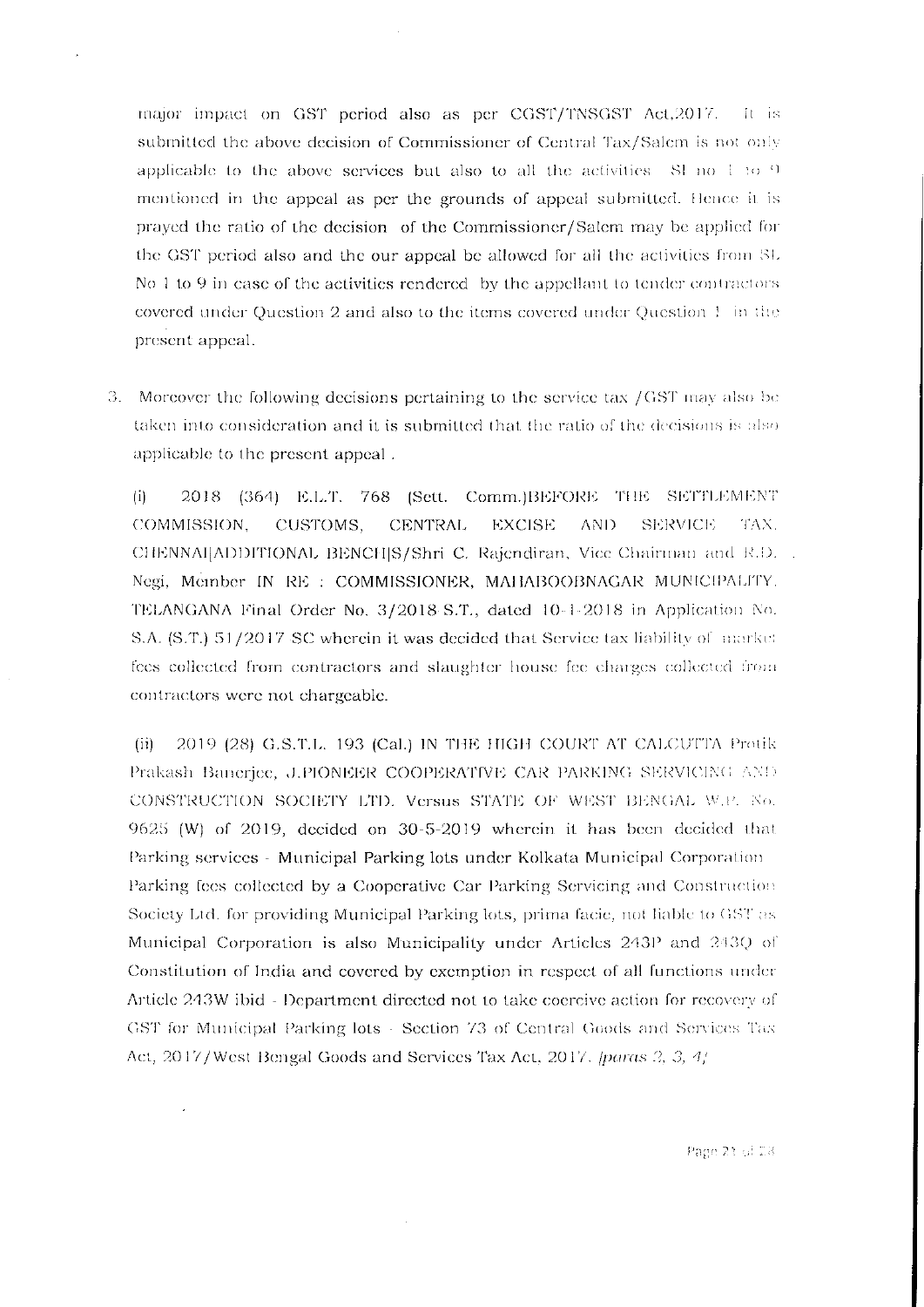(iii), 2019 (20) G.S.T.L. 288 (Tri. Mumbai) IN THE CESTAT, WEST ZONAL BENCH, MUMBAI S/Shri Ramesh Nair, Member (J) and Raju, Member (T) KARAD NAGAR PARISHAD Versus COMMISSIONER OF C. EX. & S.T., KOLHAPUR Final Order Nos. A/85156-85157/2018 WZB, dated 29-1 2018 in Appeal Nos. ST/85050 & 86031/2014 ST(DB) wherein it was decided that Renting of Immovable Property - Levy of Service Tax on slaughter house fees collected by Municipal Corporation - As per Twelfth Schedule of Constitution of India, Regulation of slaughter houses is sovereign function of Municipal Corporation - Demand of Service Tax on slaughter house fees collected, set aside Section 65(90a) of Finance Act, 1994. /para 4/

 $\dot{\mu}$  and Hon ble Madurai HC in the decision W.P. (MD)NO.12879 OF 2019 dated 22 Manonmaniam Sundaranar University decided that 02.2021 in case of statutory functions are not chargeable to service tax.

Applying the ratio of the above decisions it has been prayed that the appeal of the appellant may be allowed by setting aside the order of the AAR.

# 7. Discussion

7.1 We have carefully considered the various submissions made by the Appellant and the applicable statutory provisions. We find that the appellant has filed the present appeal only in respect of the following aspects:

- a. In respect of Q.No. 1 against SLNo. 7 /SLNo. 8 in as much the applicability of Sl.No. 56/76 of Notification No. 12/2017 dated 28.06.2017 was not considered and ordered by the LA;
- b. In respect of Q.No. 1, SI.No. 5B-locker rent provided in bus stand was ordered as taxable while the contention of the appellant is the said service is not taxable.
- c. In respect of Q.No. 2 in respect of Sl.No. 1 to 9, it has been held that the appellant supply the rights held by them to the contractors through the tender process which is a supply made by them to the contractors who are business entities for furtherance of their business and it is not an activity in relation to the function entrusted under Article 243 G/W of the Constitution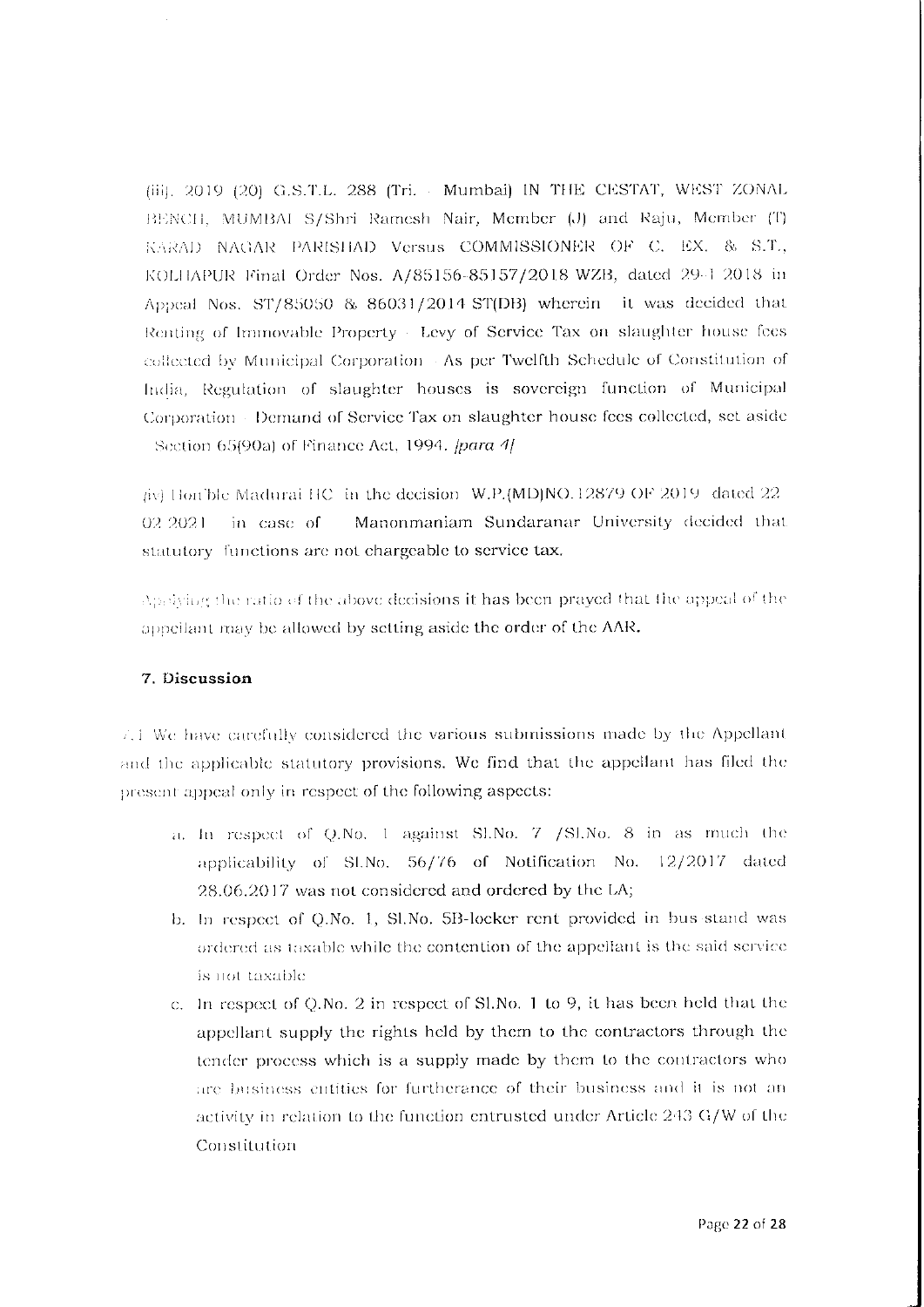d. The LA has ruled that road cutting charges is one time supply; the rental charges are periodical; Both the supply are not in conjunction with each other in the ordinary course of business and therefore the same is not a composite supply

The above are taken up for consideration and ruling as under.

In respect of Q1 (Sl. No. 7 and 8), the AAR has given a ruling that services 8.1 by way of slaughtering of animals / fees on pay & use toilets is neither a supply of goods nor a supply of service as per notfn. No.  $14/2017$  CT(R) as amended by notfn. No. 16/2018 CT(R) being an activity in relation to a function entrusted to a Municipality under Article 243W of the constitution, in which they are engaged as public authority. However, the appellant is not satisfied and has sought to appeal seeking another ruling from the appellate authorities that the activity is also covered under sl no. 56 /76 of the table in notfn. No.  $12/2017$  CT(R). The very terms of reference for AAR as per S.95(a) is to provide a ruling for an applicant in relation to a supply being or proposed to be undertaken by the applicant only (emphasis supplied). Tirupur Municipal Corporation being the applicant, having been given a ruling based on his activities as a Municipality under Article 243W of the constitution, cannot seek another ruling in the guise of appeal for the activity in general, whether the same be covered by another entry in another notification or otherwise. In such a scenario, the ruling sought by the applicant is not for the activities undertaken by him but sought for the activity in general which is not permitted under S.95, especially when for the same service done by the tender contractors of the appellant, the same question has been raised by the appellant vide Q2. It appears only to be a ploy and an extravagant claim not supported by any legal fiction or rule nor even equity but only done to lure the AAAR into a trap of self-contradiction while answering further questions later and is therefore, highly condemnable. In view of the above, in respect of the question sought in  $Q<sub>1</sub>$  (SLNo.7) and 8), the appeal is not entertained.

In respect of Sl. No. 5B (Rent for locker provided in bus stand), we find that 8.2 the activities in relation to function entrusted to a municipality under 243W of the constitution are multitudinous and unless the provisions of respective state municipality acts are also read in conjoint with the functions entrusted under the constitution, it is not easy to fathom the activities undertaken by the municipalities in a state. On a harmonious reading of the provisions of the Tamil Nadu District

Page 23 of 28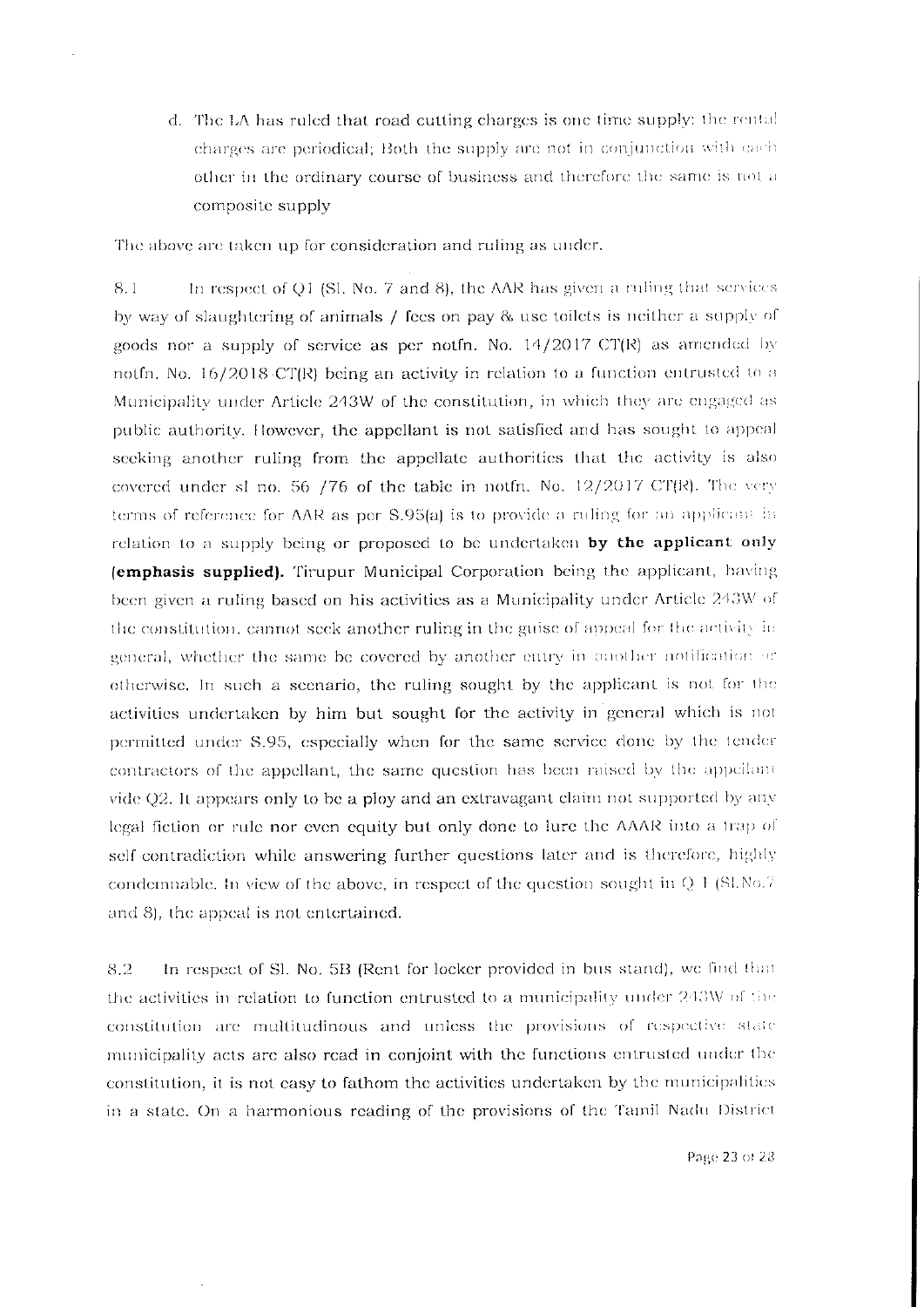Municipalities Act, 1920, together with the Twelfth Schedule to Article 243W of the constitution, providing bus stand in an area under the municipality with amenities for midlic at large is one of the activities of the municipality undertaken in the eapacity of a public authority. Providing locker facility in a bus stand for the common man for which a fee is charged is only an activity ancillary to constructing a bus stand and therefore, there is no room for doubt in our minds that locker facility for common public in bus stand is an activity undertaken by the municipality as a function entrusted under 243W of the constitution and the services of rent or fee collection for such a facility is neither a supply of goods nor a supply of service as per notfn. No. 14/2017-CT(R) and hence exempt.

 $\Omega_{\rm eff}$ With respect to the same set of services raised in Q1 if not done directly by the numicipal corporation but by the tender contractors  $(Q2)$ , the appellant is aggrieved of the fact that the AAR had answered in negative for exemption and hence the appeal. The argument of the counsel for the municipal corporations is then section  $7(2)$  (b) allows the government, on the recommendation of the council, to notify such activities or transactions undertaken by the central government, state government or any local authority in which they are engaged as public authorities, to be treated neither a supply goods nor a supply of services. In pursuance of this, the government has notified in notification 14/2017, that services by way of any activity in relation to a function entrusted to a Panchayat under article 243G of the Constitution or to a municipality under article 243W of the Constitution shall be treated neither as supply of goods or a supply of service.

in the present case, there are three parties, namely the corporation, the contractor and the public/consumer. The corporation enters into a contract with the contractor, requiring the contractor to provide to the public, a service which constitutes an activity covered under the above notification. This arrangement results in two sets of transactions, one between the Corporation and the contractor, and the other between the contractor and the public. The present application is restricted to seeking ruling on the tax applicable for the transaction between the corporation and the contractor,

The numerof activities under sl. No. 1 to 9 (except Sl.No. 5A-Charges for TV advt. in Bus Stand& SLNo. 6 Bunk Stall) answered in affirmative by the AAR but in megative for the same set of activities if done by the contractors, has with all its variations and connotations indicate proximity with the main transaction indicated,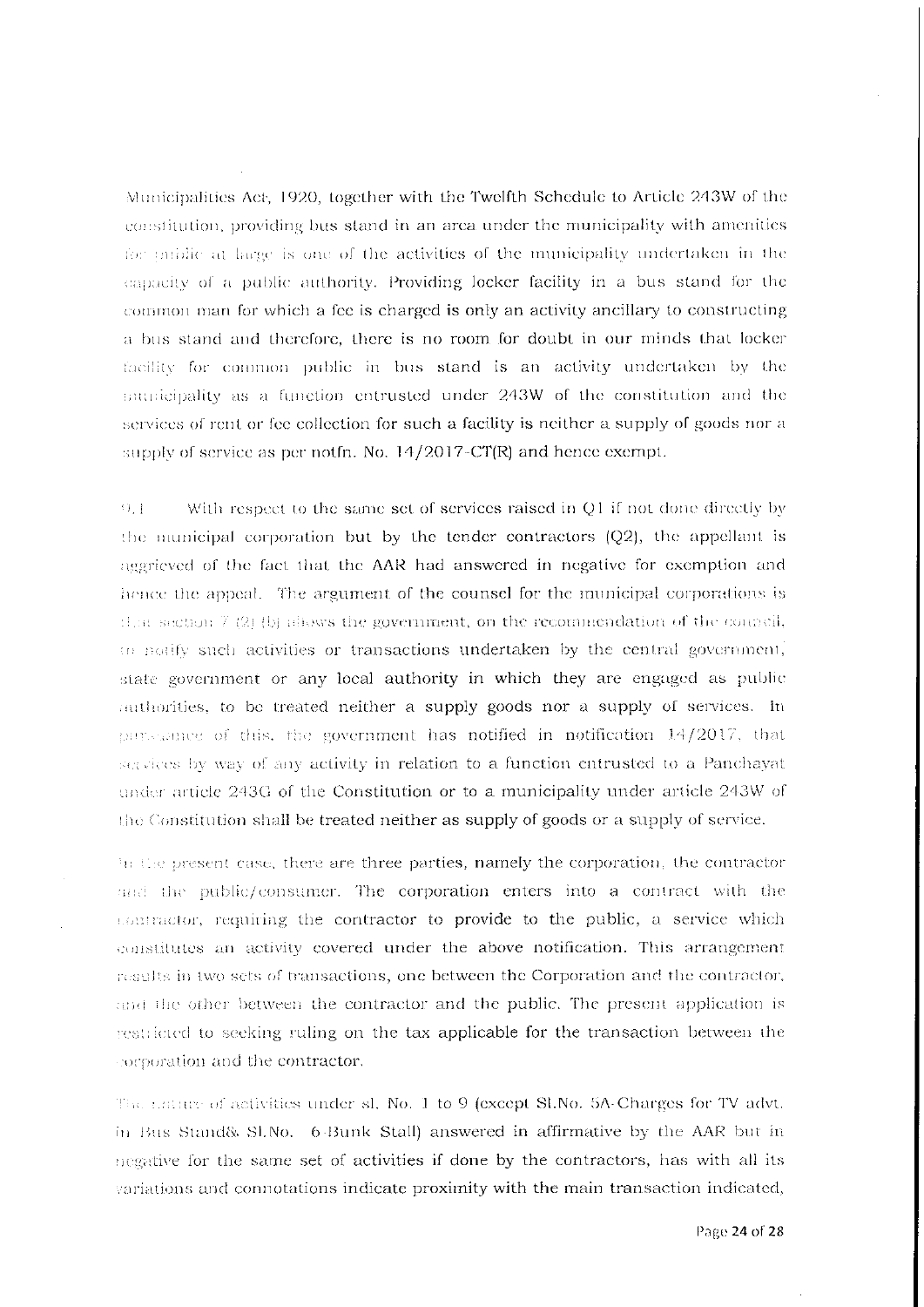i.e., functions under 243W of the constitution. It cannot be said to indicate any activities, not concerned with the functions indicated. The relationship is specific and tangible and has nexus and direct correlation with the functions under article 243G. The nature and constitution of performer is not distinct from the essential characteristics of the functions envisaged under Art.243W. The criteria to determine that the activity is directly in relation to the functions entrusted under Article 243W viz., whether such activities are necessary to make the function operational or whether the activities are performed while carrying out the functions as such or the direct object of the activities enhances the value or efficiency of the functions or affects the nature of the functions etc., are met in full when performed by the contractors too. There is more than a mere indirect or incidental connection between the activities enumerated in Sl no. 1 to 9 (except Sl, No. 5A-Charges for TV advt. in Bus Stand& Sl.No. 6-Bunk Stall) and the underlying functions under Art.243G/W. The functions are clearly identifiable to be the one from or in respect of which the activity is received or supplied. Thus there is a close link or association between the activity and the functions. It is not the proportionality of the activity which determines whether it is in relation to the function but the implications of the legislative assessment of the term 'in relation to' is more tilted towards nexus. inseparability and identity of the activities involved with the functions and not merely on other parameters. However, in this case, the tender contractors appear to render back to back services to the municipal corporation. Needless to say, this exemption will not apply if the contractor has performed an activity that only has an indirect connection with the functions entrusted or if the activity is only an incidental component of a more comprehensive supply of other services.

Clearly, the transaction between the corporation and the contractor is an activity/transaction undertaken by the local authority, engaged as public authority. The requirement explicitly stated in section  $7(2)(b)$  are met. Further, in as that has this transaction/activity undertaken by the corporation is an activity covered under the above notification, this transaction/activity under Sl. No. 1 to 9(except Sl.No. 5A Charges for TV advt. in Bus Stand& SI.No. 6 Bunk Stall) listed by the AAR as neither a supply of goods nor a supply of service are available to contractors also provided the same are rendered as back to back services to the appellant.

 $9.2$ With respect to operation of bunk stalls by contractors as awarded by the appellant, though it is argued that the same are moveable etc., since the same are carmarked to be kept at a particular location without hindrance to pedestrians.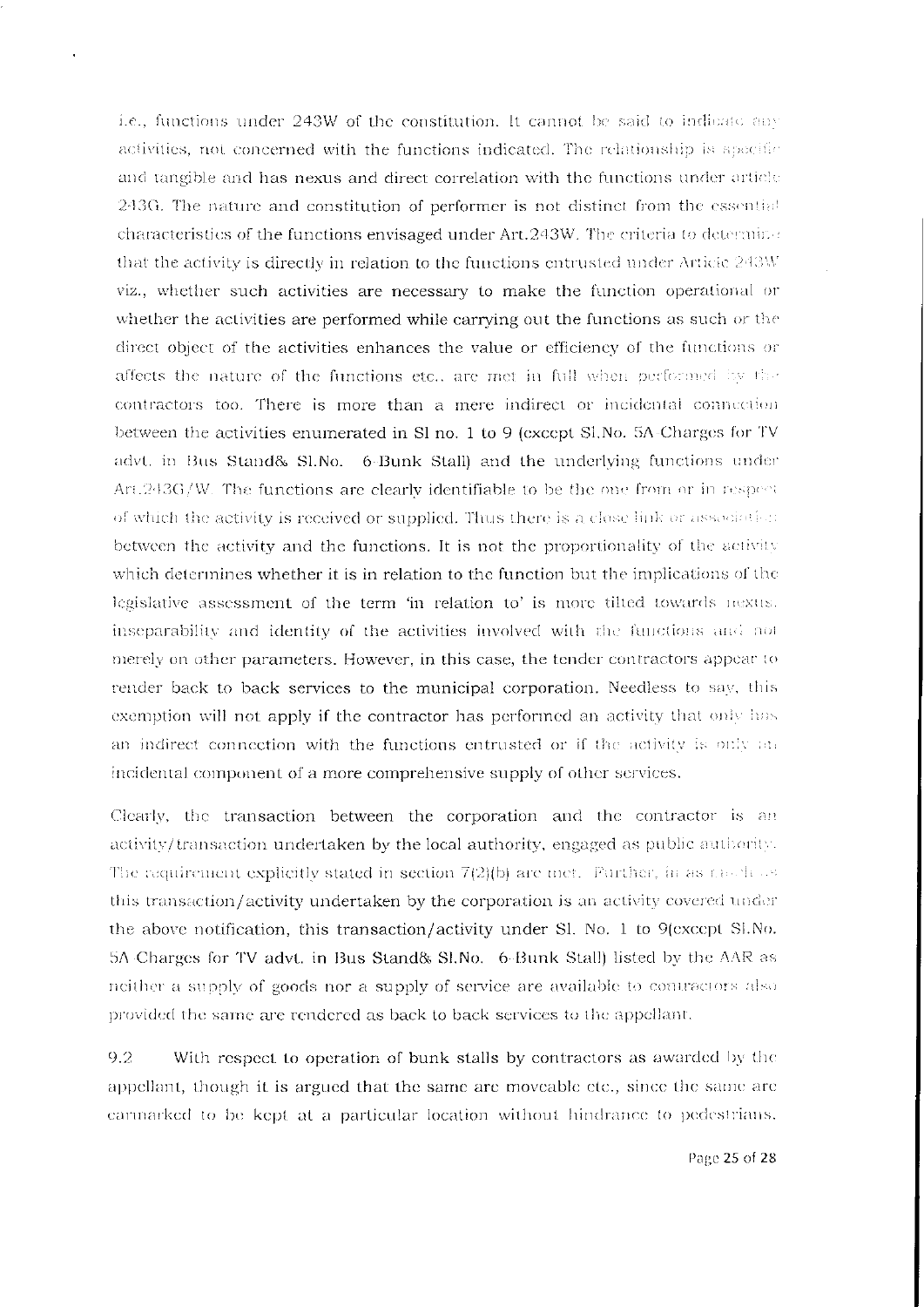movement of vehicles, etc., and at the same time ensuring prominence of location to attract buyers, and further since a rent is fixed for the shop under contractual agreements, the same would fall under 'renting of immoveable property' services within the definition under  $2|zz|$  under the notion no.  $12/2017$ . The same holds good for the Rent collected for the advertisements run through TVs installed in the Bus stand. The exemption sought by the appellant under sl.no. 7 of notfn no.  $12/2017$ . CT (Rate) is available as well as charging of tax on RCM basis under sl. No. 5 of aoth. 13/2017 CT(R) subject to fulfillment of the conditions spelt out therein.

In respect of the question pertaining to whether the charges obtained for  $10.1$ the service of road cutting for the purpose of laying cables by telephone companies alongside roads on contract basis is a composite supply, the question is answered in affirmative. Though two charges are collected by the appellant for road cutting and annual rent for cables running across the road, it can be seen that unless road is cut, cables cannot be laid and mere road cutting without laying of cables is useless. Therefore, both the services have to run in tandem with respect to the telephone companies and the methodology of collection of money is immaterial to the fact of the activities of road cutting and laying of cables, which is indeed a composite supply. It must also be noted that this is a factual question and is restricted to the particular activity of road cutting followed by laying of cables by telephone companies and therefore, the same is not to be extended to all the types of road cutting activities.

11. In light of the above, we rule as under:

### **RULING**

- a. In respect of Q.No. 1 against Sl.No. 7 & Sl.No. 8, the appeal is not entertained for the reasons stated in para 8.1 above
- b. In respect of Q.No. 1, Sl. No. 5-B (Rent for locker provided in bus stand by the appellant) it is held to be an activity undertaken by the Municipality as a function entrusted under 243 W of the Constitution and the service of rent or fee collection for such a facility is neither a Supply of Goods nor a supply of Service as per Notification No. 14/2017 CT (Rate)
- e. In respect of Q.No. 2, the transaction between the corporation and the contractor as listed in SLNo. 1 to 9, except SLNo. 5A Charges for TV advt. in Bus Stand & SI.No. 6-Bunk Stall' of the said question, in the factual matrix presented, it is held to be an activity/transaction in relation to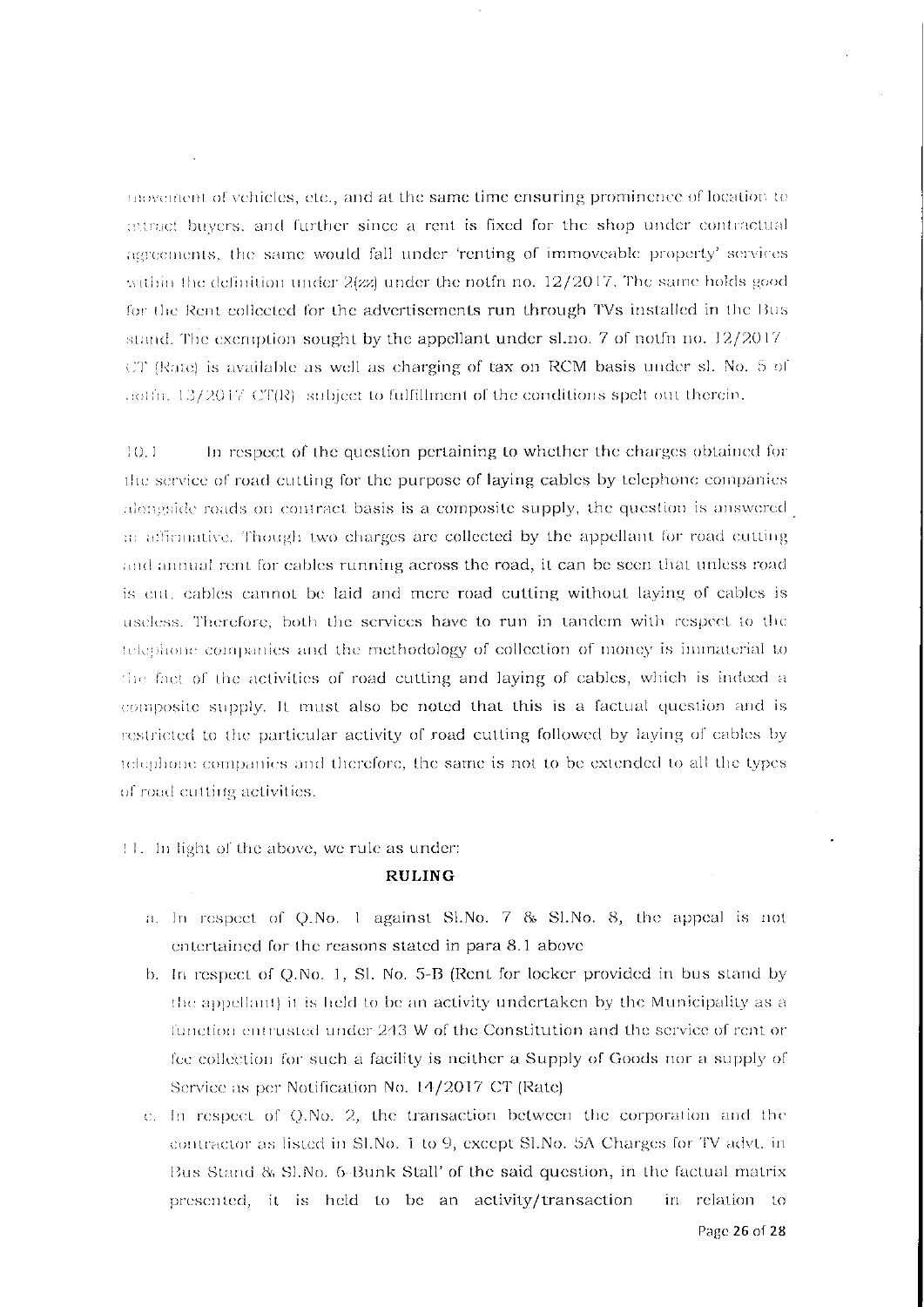activity/transaction undertaken by the appellant engaged as Public authority and the same are covered under Notification No. 14/2017 C.T.(Rate) as amended

- d. In respect of Q.No. 2, Sl.No. 5A-Charges for TV advt. in Bus Stand & Sl. No. 6 Bunk Stall' of the said question, the same is covered under Sl.No. 7 of Notification No. 12/2017-CT (Rate) as well as charging of tax on RCM basis under Sl.No. 5 of Notfn No.  $13/2017 - CT$  (Rate) subject to fulfillment of the conditions therein is available to appellant.
- c. In respect of supply of services of allowing road cutting and the subsequent track renting, the situation being factual in as much as the road cutting is followed by laying of cables by the telephone companies from whom track rent is collected, the supply would be a 'Composite Supply', restricted to this particular activity and not extended to all types of road cutting activities.

The subject appeal is disposed of accordingly

(M.A.**SIDETOUE**) Principal Secretary/ Commissioner of Commercial Taxes, Tamil Nadu/Member, AAAR. **APPELLATE** AUTHORITY FOR ADVANCE PULING  $\mathbf \iota$  $0$  1 DEC  $2021$ **GUODS AND SERVICE TAX** Chennai-5, Tamilnadu.

(M.V.S. CHOUDARY) Chief Commissioner of GST & Excise. Chennai Zone/Member, AAAR.

To

Tvl. Tirupur City Municipal Corporation, Kumaran Road, Old bus stand, Tirupur-641601.

# $1/$  By RPAD  $1/$

E.Mail.commr.tiruppur@tn.gov.in

Page 27 of 28